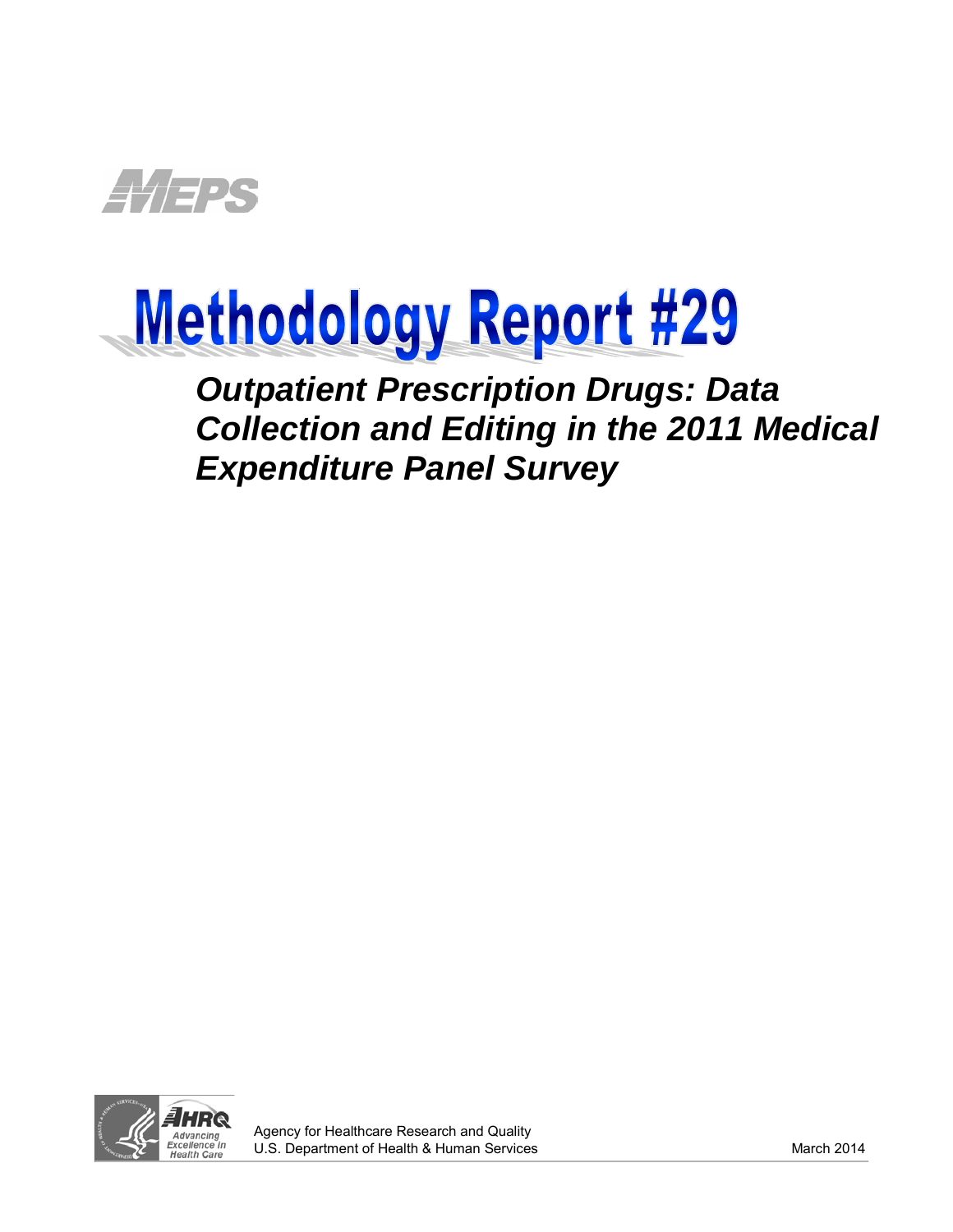# <span id="page-1-0"></span>*Abstract*

The Medical Expenditure Panel Survey (MEPS), sponsored by the Agency for Healthcare Research and Quality (AHRQ), is a nationally representative survey of the U.S. civilian noninstitutional population's medical care use and expenditures. Household respondents report prescription drugs obtained by members of the household and the number of times each drug was obtained, while a follow-back survey of pharmacies is the primary source of prices, payers, and drug attributes. This report describes the household and pharmacy data collection and editing processes, the editing and imputation techniques used to supply values for missing data in the pharmacy database, the procedure for linking the data reported by the pharmacy to each prescription drug reported by the household and recent improvements in these procedures. Statistics on these methods are presented for the 2011 MEPS.

# <span id="page-1-1"></span>*Suggested Citation*

Hill, S.C., Roemer, M., Stagnitti, M.N. *Outpatient Prescription Drugs: Data Collection and Editing in the 2011 Medical Expenditure Panel Survey*. Methodology Report #29. March 2014. Agency for Healthcare Research and Quality, Rockville, MD. [http://meps.ahrq.gov/mepsweb/data\\_files/publications/mr29/mr29.pdf](http://meps.ahrq.gov/mepsweb/data_files/publications/mr29/mr29.pdf)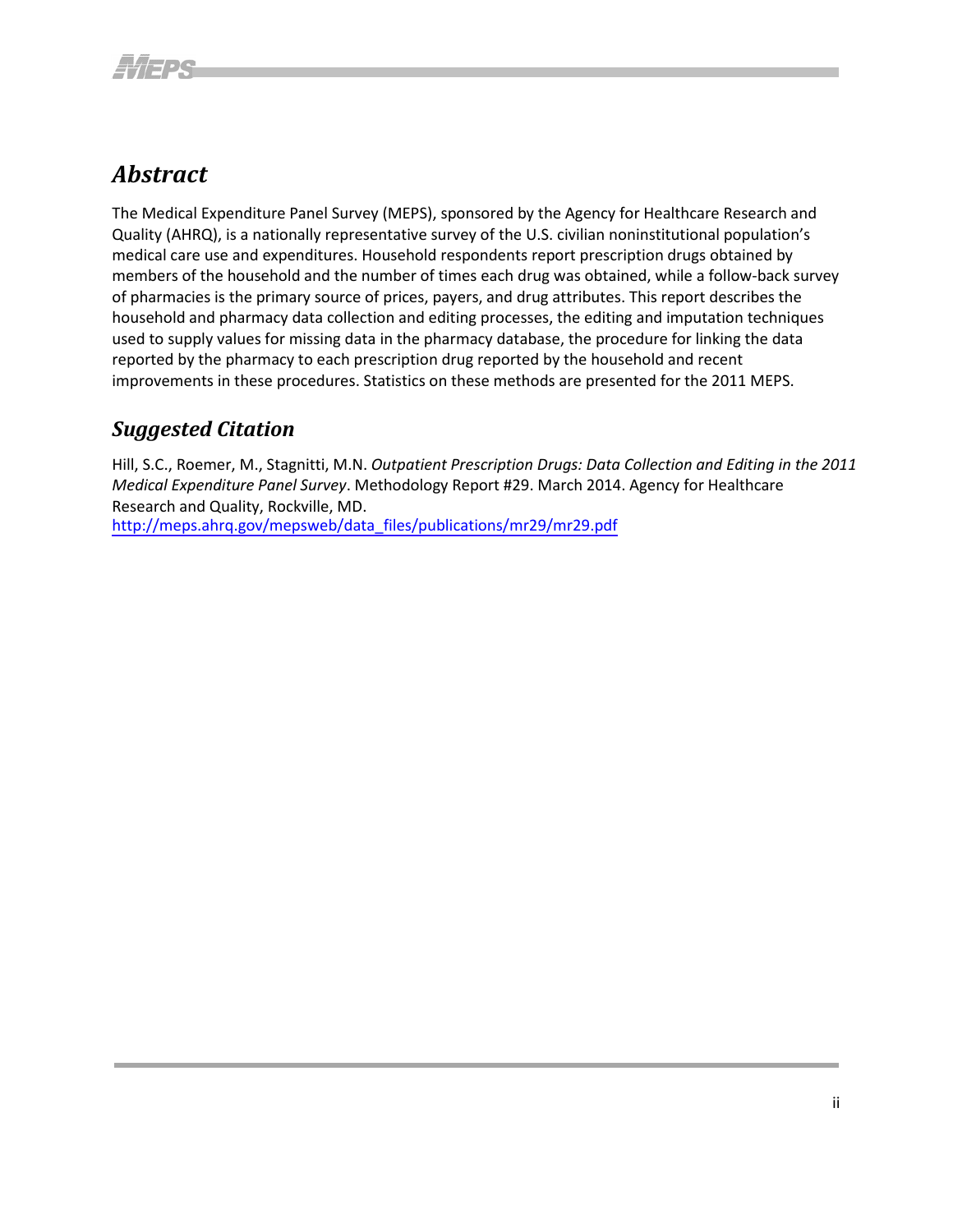# **Table of Contents**

<span id="page-2-0"></span>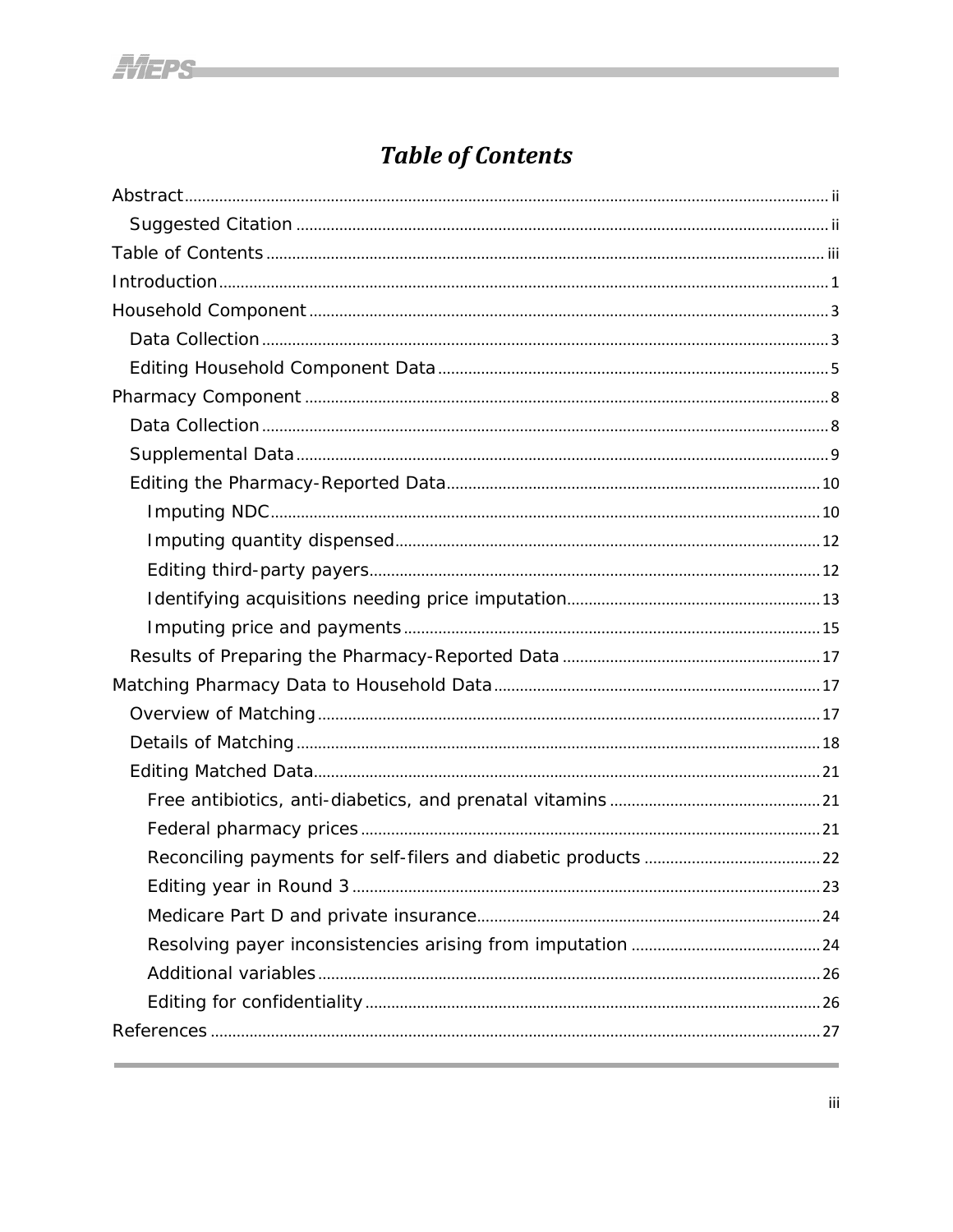# <span id="page-3-0"></span>*Introduction*

The Medical Expenditure Panel Survey (MEPS) is a nationally representative survey of medical care use and expenditures sponsored by the Agency for Healthcare Research and Quality (AHRQ) covering the U.S. civilian noninstitutional population. MEPS comprises a Household Component (HC) and a Medical Provider Component (MPC). MEPS data can produce estimates for individuals, families, and selected population subgroups. The Household Component (HC) provides data on health status, demographic and socio-economic characteristics, employment, access to care, and experiences with health care. The Medical Provider Component (MPC) collects expenditures data from hospitals, physicians, home health care providers, and pharmacies identified by MEPS-HC respondents. Its purpose is to supplement the HC information.

Each year, a new panel of households is selected and participates in five rounds of HC interviews, covering two full calendar years. This set of households is a subsample of households that participated in the previous year's National Health Interview Survey (NHIS) conducted by the National Center for Health Statistics (NCHS) of the Centers for Disease Control and Prevention (CDC). The NHIS sampling frame provides a nationally representative sample of the U.S. civilian noninstitutionalized population and reflects an oversample of blacks, Hispanics and, beginning in 2006, Asians. MEPS then oversamples additional policy-relevant subgroups such as low income households. Two overlapping panels create an annual sample size of about 15,000 households.

MEPS supports longitudinal analysis; each panel participates in five rounds of interviews to collect two full calendar years of data. It is possible to analyze even more long-term trends by linking MEPS to the previous year's NHIS. Cross-sectional analysis over a long period is possible as well; MEPS began in 1996, and the data collected are comparable to those from earlier medical expenditure surveys conducted in 1977 and 1987.

MEPS defines expenditures as payments from all sources (including individuals, private insurance, Medicare, Medicaid, and other sources) for health care services during the year. To construct estimates of expenditures, MEPS collects detailed information about medical events including ambulatory visits (outpatient and office based), inpatient stays, emergency care, home health care, dental care, other medical care, and prescription medicines. At each HC interview, the household respondent supplies the names of any prescribed medicine that family members obtained and identifies the pharmacies used. In addition, family members are asked for permission for MEPS to contact the pharmacies. With this permission, the Pharmacy Component (PC) collects detailed information from the pharmacies about the drugs obtained, including payments (the sum of which is the price), payers, date each prescription was filled, quantity dispensed, the National Drug Code (NDC), and precise drug attributes. Matching drugs reported by the pharmacies in the PC to those reported by the household in the HC is accomplished by supplemental data and specialized software.

The MEPS conducts the PC to collect information that pharmacies can more easily and accurately provide than household respondents. Pharmacies, since they receive payments for the drugs they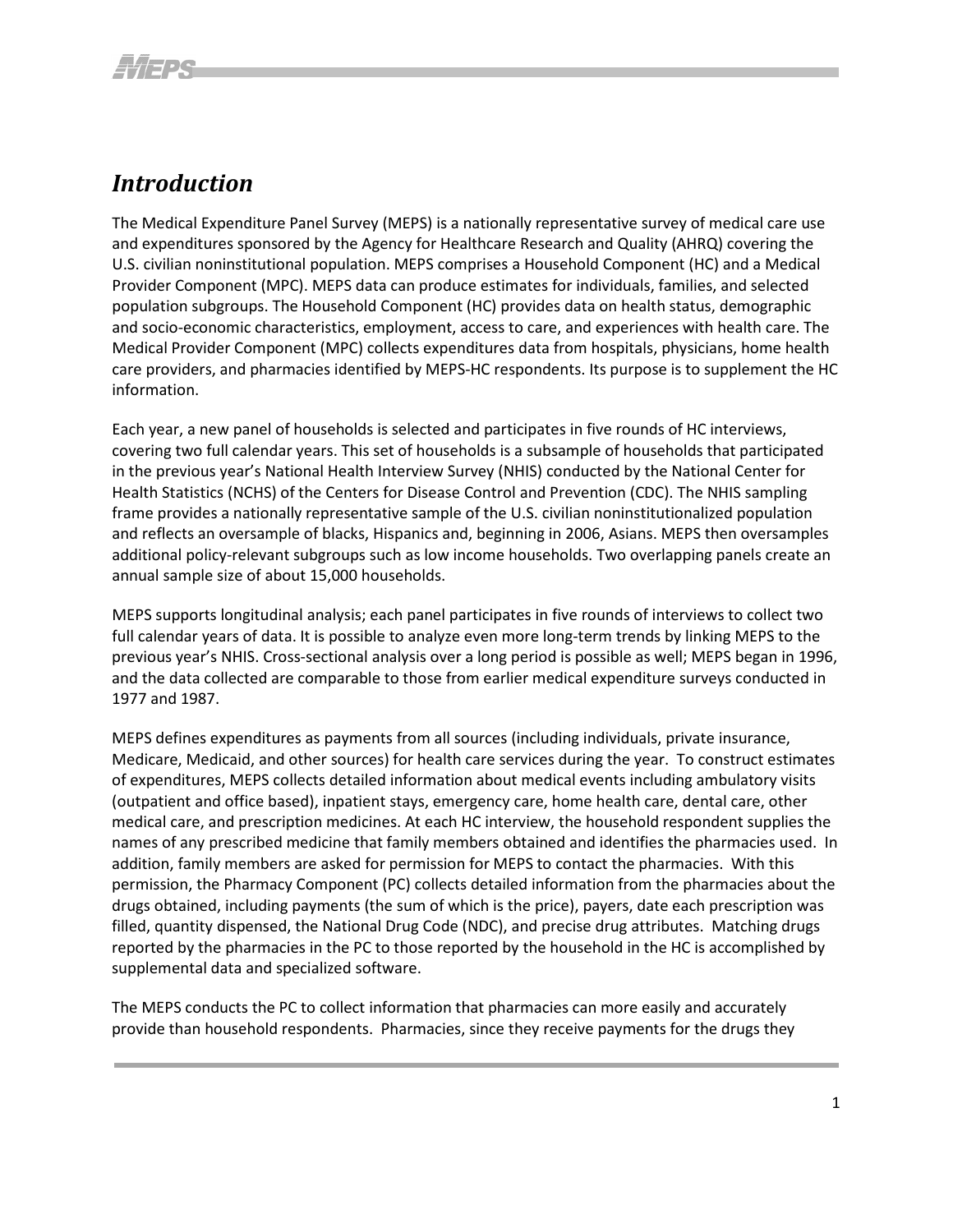dispense, are generally likely to have more accurate payment information than households, which may be more familiar with their out-of-pocket payments than third party payments. Some HC respondents may lack documentation, such as explanations of benefits, with details about third-party payments. The PC is designed to collect information about payments for drugs, but data users should note that rebates between manufacturers and pharmacies, pharmacy benefit managers (PBMs), and government programs are not collected. A second motivation for conducting the PC is that some households do not have easy access to details about their medications, such as the number or strength of pills. In addition, some households have many fills for multiple medications during the reference period and asking them for information about each of these would be repetitive and overly burdensome.

As with all surveys, inconsistent and missing data occur in MEPS. Errors and failures to report information happen. Some pharmacies do not respond to the PC and some sample members deny permission to contact pharmacies, so PC data are not available for every sampled person. Even when pharmacies respond, the data provided are not always complete.

This report describes the methods used to (1) supply values for missing HC and PC data and (2) link the data reported by the pharmacies to each prescription drug name reported by the household. Table 1 summarizes the key variables edited or imputed. Details of edits and imputation are in the body of the report. The objective of these procedures is to maximize the amount and quality of data available for analysis and to reduce the risk of bias associated with reporting error and missing data. Statistics on these methods are presented for the 2011 MEPS.

This report supplements the overview of expenditure imputation for other types of events provided in an earlier publication (Machlin and Dougherty 2007) and updates an earlier Methodology Report on the 1996 MEPS prescription drugs (Moeller et al. 2001). Since the 1996 data were released, several enhancements have been made to improve the quality and analytical capability of the MEPS prescription drug microdata. Briefly, some improvements implemented include the following:

- Variables specifying the therapeutic classes of drugs were added to the public use data files beginning with the 2002 data.
- Imputed NDCs were added to the public use files beginning with the 2005 data.
- The rules for editing pharmacy-reported prices were improved to account for changes in the relationship between actual and list prices, especially for generics, beginning with the 2007 data and refined further for the 2009 data. These changes also greatly reduced the extent to which pharmacy-reported quantities are edited.
- Improvements in matching the PC to the HC were first implemented with the 2008 data to (1) reduce the need for imputation, and (2) shift the distribution of drugs by patent status closer to the distribution found in independent data sources.
- Improvements in the PC editing first implemented with the 2008 data remove bias toward higher out-of-pocket and higher Medicare Part D expenditures.
- Improvements in price imputation within the PC were implemented beginning with the 2010 data to increase accuracy and preserve price variation within NDCs.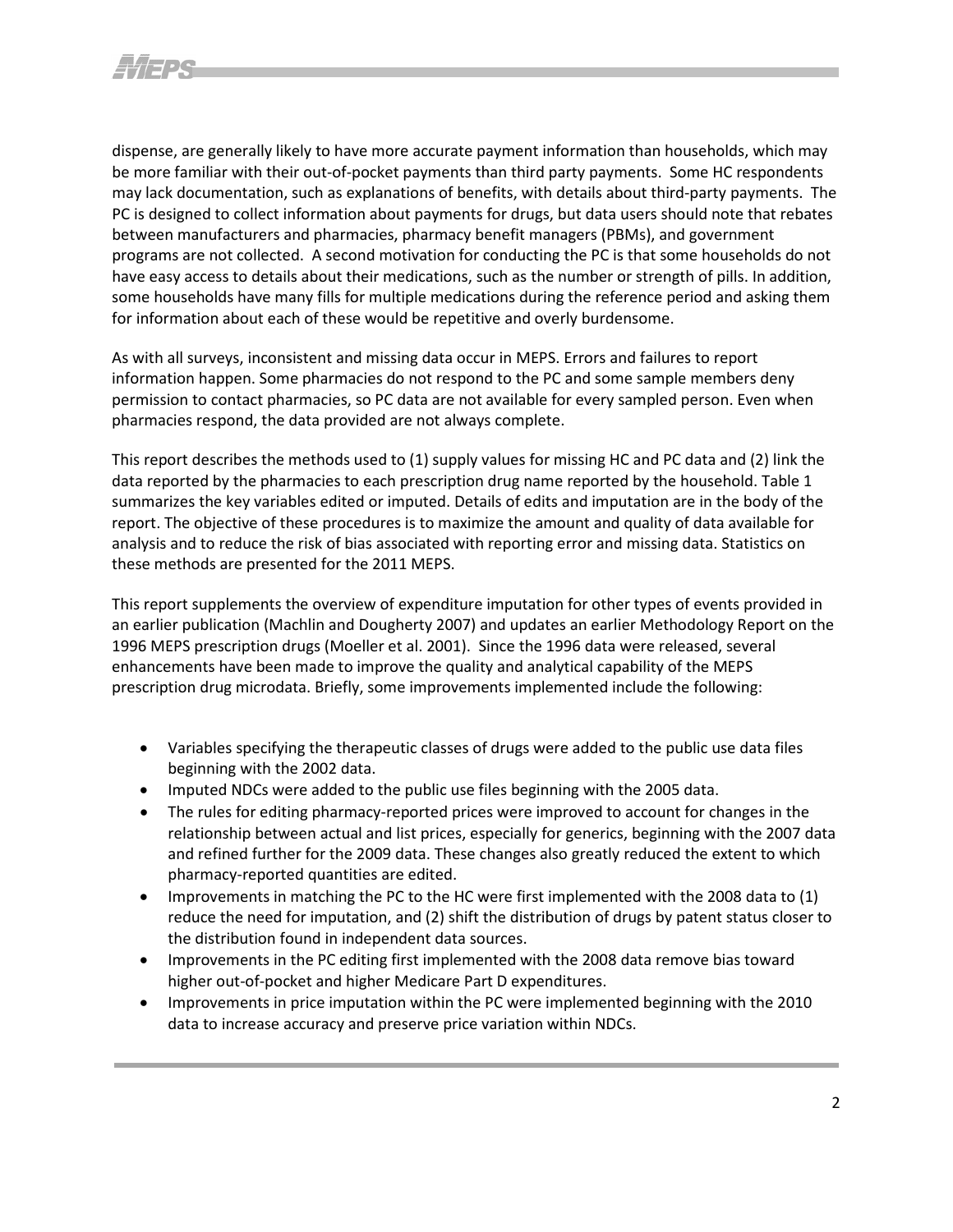- Additional improvements in PC-to-HC matching were implemented for the 2010 data to more accurately represent the variety of diabetic supplies and equipment that individuals obtain.
- Improvements to account for price discounts in the Medicare Part D "donut hole" $1$  were implemented beginning with the 2011 data. Under the Affordable Care Act, after reaching a spending threshold on drugs, the price of the brand-name drug is discounted 50 percent.

The importance of these changes depends on the research focus. Most changes appear not to be particularly important for general users, especially if they are not examining trends over time. But some improvements may affect analyses focusing on, for example, the prices of brand-name drugs compared to generics (drugs that are available from multiple manufacturers and pharmaceutically equivalent to a brand name drug), out-of-pocket expenditures for Medicare or Medicaid beneficiaries, and studies that rely on quantities, such as calculations of drug possession ratios. Footnotes in this report identify when changes were implemented to assist users in determining which years might be appropriate for their studies. More specific details about reasons for changes in data processing are available in Hill, Zuvekas, and Zodet 2011 and Zodet, Hill, and Miller 2010.

This report is organized as follows: First, it describes data collection for the Household Component and the procedures used to edit the Household Component data. Second, the discussion turns to data collection for the Pharmacy Component, and the procedures employed for editing and imputing data in the Pharmacy Component. Finally, an overview and details of matching pharmacy data to household data and the methods of editing the matched data are presented.

# <span id="page-5-0"></span>*Household Component*

# <span id="page-5-1"></span>*Data Collection*

 $\overline{\phantom{a}}$ 

The MEPS Household Component (MEPS-HC) has a panel design with two overlapping cohorts of the U.S. noninstitutionalized civilian population combined to produce annual estimates (J. Cohen 1997; S. Cohen 1997, 2003). A new cohort of households begins each year and is interviewed five times to collect two calendar years of data. A single informant in each household typically provides data about each household member during each interview. The MEPS asks that this person be the family member most knowledgeable about health and health care use. In an interview, the average recall period (the "round") is five months. The respondent-informant is given a calendar and other materials to aid memory, and instructed to retain paperwork such as receipts and insurance benefit statements.

During each interview, the HC gathers information on health care services used, including prescribed medicines. The first opportunity to mention prescription drugs occurs when the HC asks about non-

 $1$  The "donut hole" is a coverage gap encountered by some beneficiaries with Medicare Part D coverage. The "donut hole" is reached when a person's prescription drug expenses exceed the initial coverage limit of their plan but have not yet reached the plan'[s catastrophic coverage](http://www.medicareresources.org/glossary/catastrophic-coverage/) level. While in the donut hole, individuals have paid the entire price of the drugs out of pocket, but the Affordable Care Act is slowly reducing cost sharing.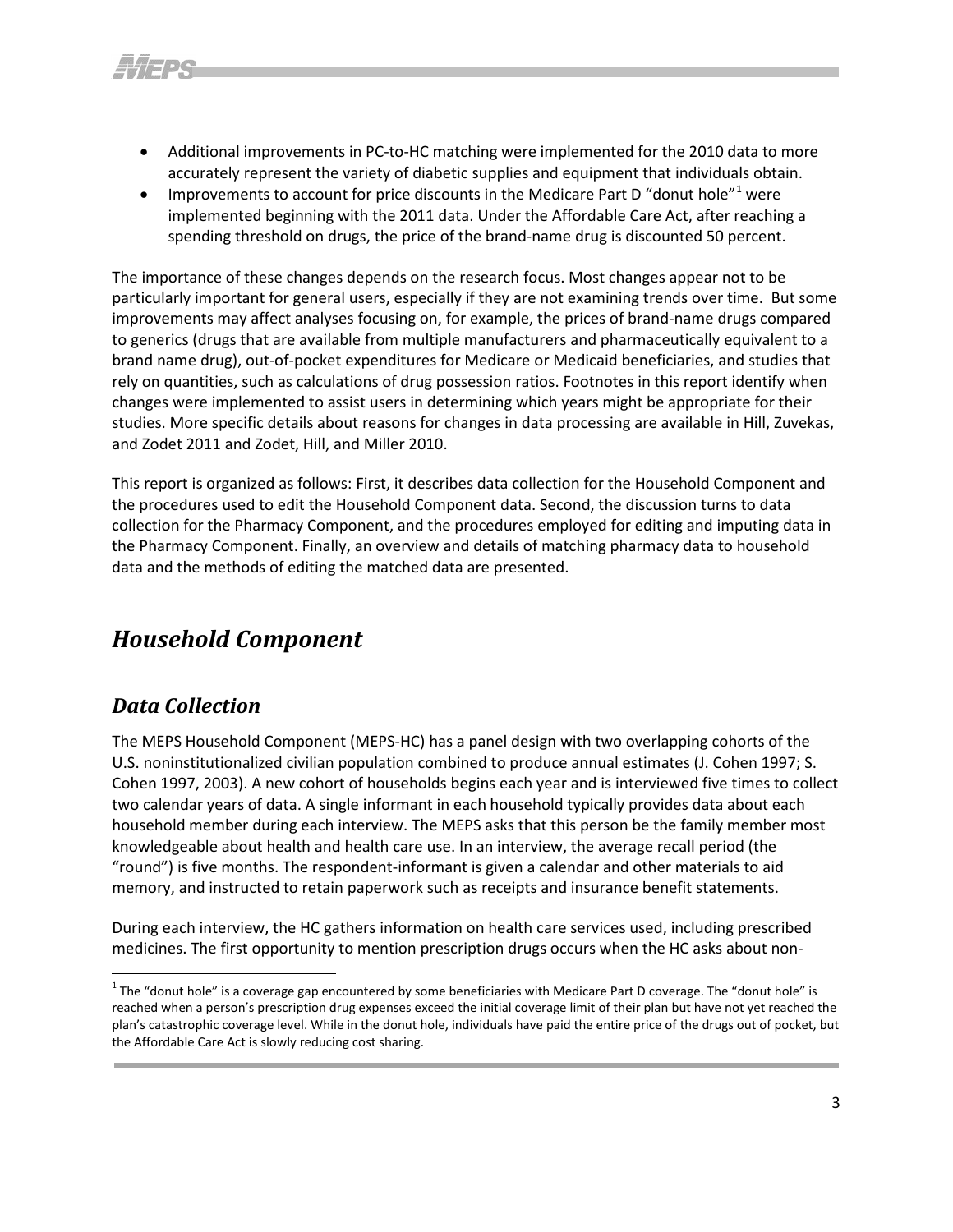prescription drug health service events that took place during the round. The respondent supplies the names of medications prescribed as part of a visit to an inpatient stay, emergency room, hospital outpatient clinic, or dentist's or doctor's office and subsequently filled. Another opportunity to mention prescriptions occurs in the dedicated prescribed medicines section of the survey where the respondent can identify prescription medicines not already mentioned. In either of these sections of the HC interview, the respondent may consult records such as medicine bottles or receipts, so the reported medication name is often quite specific. However, the information can also be minimal, for example, "pain pills." When drugs are reported, the drug names are entered in a dynamic roster.

Besides the drug name, the HC collects the following information about each medicine:

- the number of times it was obtained
- the health condition it was prescribed for
- the year and month in which the person first used it (asked only in the first interview in which it is mentioned)
- whether free samples of the drug were received.

Payment information gathered in the HC consists of the following:

- the usual third-party payer for the person's prescriptions
- the amount the person paid out of pocket for the last acquisition of any drug in the round
- whether the person is a self-filer (filing insurance claims directly with the insurance company) or not a self-filer (the pharmacies file the claims automatically at the point of purchase, or the person is uninsured)
- for self-filers, charges, and payments by source for the last purchase of each medicine in the round (because pharmacies are unlikely to have information about private thirdparty payments in this situation).

The names, addresses, and types of pharmacies that filled each household member's prescriptions are also requested, along with permission for MEPS to acquire data from these pharmacies. Signed authorization forms allow pharmacies to respond to the Pharmacy Component (PC) of MEPS when it is conducted. For the interviews collecting information about medication obtained in 2011, 69.7 percent of pharmacy permission forms were signed.

If insulin and diabetic supplies, such as syringes and glucometers, are reported in the prescription drug section of the HC, the survey collects the same information as it does for drugs. But when insulin or diabetic supplies are mentioned in the section on other medical expenses of the HC, the HC instrument (1) creates entries in the drug roster with the names "Insulin" or "Other Diabetic Supplies and Equipment" and (2) treats these items like those of self-filers, asking for the number of acquisitions, and charges and payments by source for the last acquisition of each. Thus names of the diabetic supplies are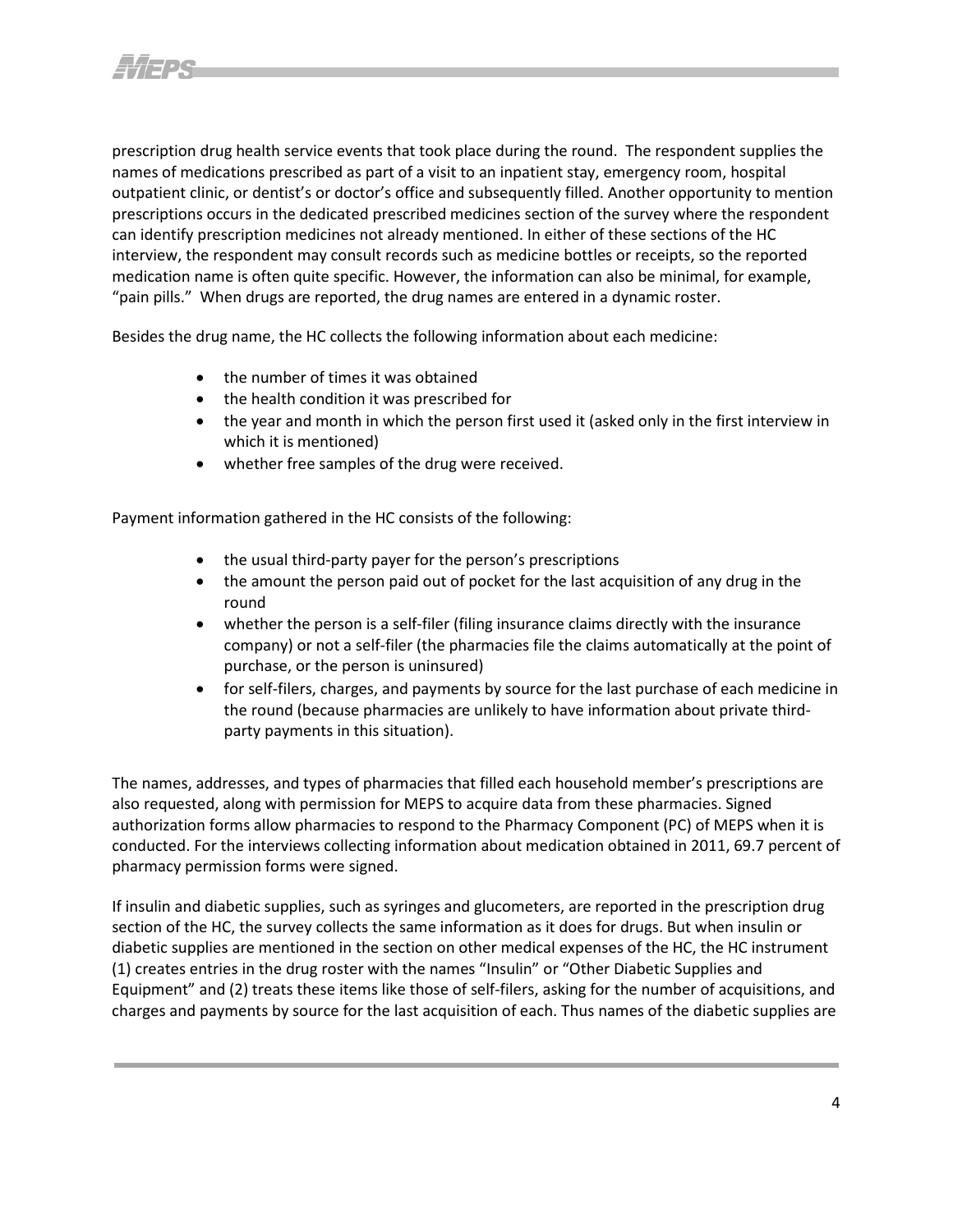not collected. (Note that any diabetic supplies purchased without a prescription represent a nonprescription addition to the prescription drug expenditure and utilization data.)

In 2011, household respondents reported 132,874 unique drug names obtained by family members in a round (hereafter referred to as "person-round-drugs"), including insulin and diabetic supplies.<sup>[2](#page-9-0)</sup> Of these, 1,618 were obtained by self-filers. Person-round-drugs reported in the other medical expenses section of the survey included 673 for insulin and 1,507 for diabetic supplies. After accounting for insulin and other diabetic supplies obtained by self-filers, there were 3,525 person-round-drugs with payment data.

The end result of HC data collection is a roster of drug names that each sample person obtained in the round, the person's health condition or conditions associated with each drug, the number of acquisitions, whether any free samples were received, a roster of the person's pharmacies, and limited information on expenditures.

Because the HC collects limited information on expenditures and no information on drug characteristics, the rest of the expenditure information and other details about each prescription medicine—quantities, form, strength, dates obtained, price, payments by source, etc.—come from the PC. A supplementary data source (Cerner Multum Lexicon) provides information on therapeutic class and pregnancy category.

# <span id="page-7-0"></span>*Editing Household Component Data*

Editing the HC drug data consists mainly of imputing a value for the number of times a drug was obtained in the round when this information is deficient as collected in the HC. Reported payments are also edited for insulin, diabetic supplies and equipment, and drugs purchased by self-filers.

**GPI coding**. A first step in preparing the HC data for editing is to code each drug name to a Generic Product Identifier (GPI). A proprietary data set, Wolters Kluwer's Master Drug Data Base (MDDB®) Version 2.5 provides the GPI, a 14-digit code which identifies groups of pharmaceutically equivalent drugs that have the same active ingredient(s), dosage form and strength. The GPI is the common variable linking the PC data to the HC. It allows information to be drawn from other sample members (imputed) in cases of missing information. The first pair of digits of the GPI represents the drug group, the second pair represents the therapeutic class, and the third pair represents the therapeutic subclass. The next four digits of the GPI (digits 7–10) represent the active ingredient(s). The first 8 digits of the GPI are sufficient to identify most active ingredients, but 10 digits are needed for compounds and salts. The remaining digits of the GPI represent dosage form and strength. For the HC, professional coders use the MDDB to identify as many digits of the GPI as possible based on the medication name and any other information appended to the name provided by the respondent. Typically, 8 to 10 digits can be coded for household-reported drug names, but in 2011, 1,125 (0.8 percent) of person-round-drugs could not be coded.

<span id="page-7-1"></span> $2$  Each person-round-drug could be acquired one or multiple times during the round.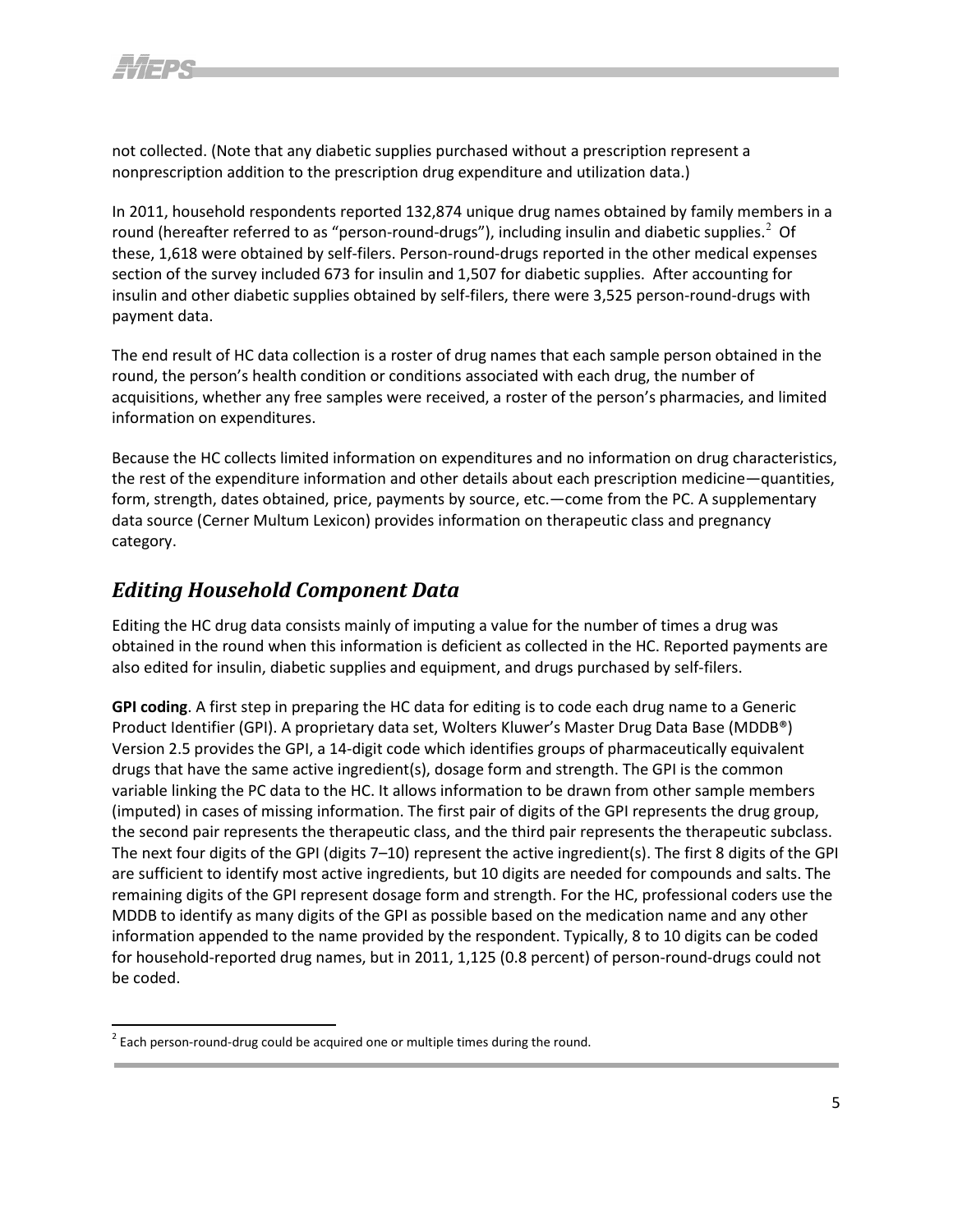**Imputing the number of acquisitions.** The number of times a drug identified by name in the HC was obtained by a person in a round needs to be imputed when it is missing or extreme. In the 2011 data, for 4.2 percent of household-reported drug names, the respondent did not know or remember the number of times the drug was obtained during the round. Outlier values for the number of times a household reported obtaining a drug in a round occur as well, and are determined by comparing the number of days in the round and the number of acquisitions of the drug reported in the round. Reports of very frequent purchases of a drug—6 days or less per acquisition—are reviewed by a pharmacist to assess their plausibility.<sup>[3](#page-10-2)</sup> For missing and implausible values, a hot-deck procedure imputes a new number of acquisitions, drawing from the donor pool of drugs with valid values. Specifically, days per acquisition are calculated in the donor pool, imputed to recipients with replacement, and then the recipient's days in the round are divided by the days per acquisition to calculate the number of acquisitions in the round. Four attempts are made to match a person-round-drug to a recipient person-round-drug. The first attempt requires an exact match on drug, dosage form, and strength (14-digit GPI). The second attempt requires an exact match on drug and dosage form (12-digit GPI). The third attempt requires an exact match on drug (8-digit GPI). The fourth attempt requires an exact match on drug group (2-digit GPI), and therapeutic class and subclass are weighting variables in the match. Weighted match variables used in all four attempts are: whether the person used any mail-order pharmacies, insurance status, and potential payment sources for the person, private and public HMO enrollment, and the person's age, state of residence, census division, region, and urbanicity. The weight for each variable is based on its relative contribution to the variation in days per acquisition.<sup>[4](#page-10-3)</sup>

Table 2 summarizes the results of the process of imputing acquisitions in the 2011 HC. Nearly all (99.1 percent) of the imputations were based on exact matches to pharmaceutically equivalent drugs (with the same active ingredients, dosage form, and strength). After this imputation, the 2011 data file contained 348,520 acquisitions.

**Editing HC payment data.** For self-filers' acquisitions, and for acquisitions of diabetic supplies, a preliminary set of edits applies to the HC payment data. These procedures are based on similar edits applied to nonprescription events. The edits correct inconsistencies between payments and insurance, using round-specific variables indicating the usual third-party payer and whether the person had insurance coverage for prescription drugs (private health insurance, Medicare Part D, Medicaid, other public program, or private HMO). Although the HC asks about payments for the last acquisition of the drug in the round, the payment information is assumed to be relevant for all acquisitions of the drug in the round. The editing is at the acquisition level, but it is the same for all acquisitions within a personround-drug. The purpose of these edits is summarized below, with the number in parentheses indicating how many of the 348,520 total acquisitions the edit affected in 2011.

 $3$  From 1996 to 2008, the threshold was 3 or fewer days per fill. Based on validation data and the distribution of the days per fill

in the Medicare Part D administrative data, the threshold was raised to 6 or fewer days per fill starting with the 2009 data.<br><sup>4</sup> Prior to the 2011 data, the imputation method gave greater weight to donors with more acqui condition on insurance status, geography, and personal characteristics. See Zodet, Hill, and Zuvekas 2010 for validation results for prior years.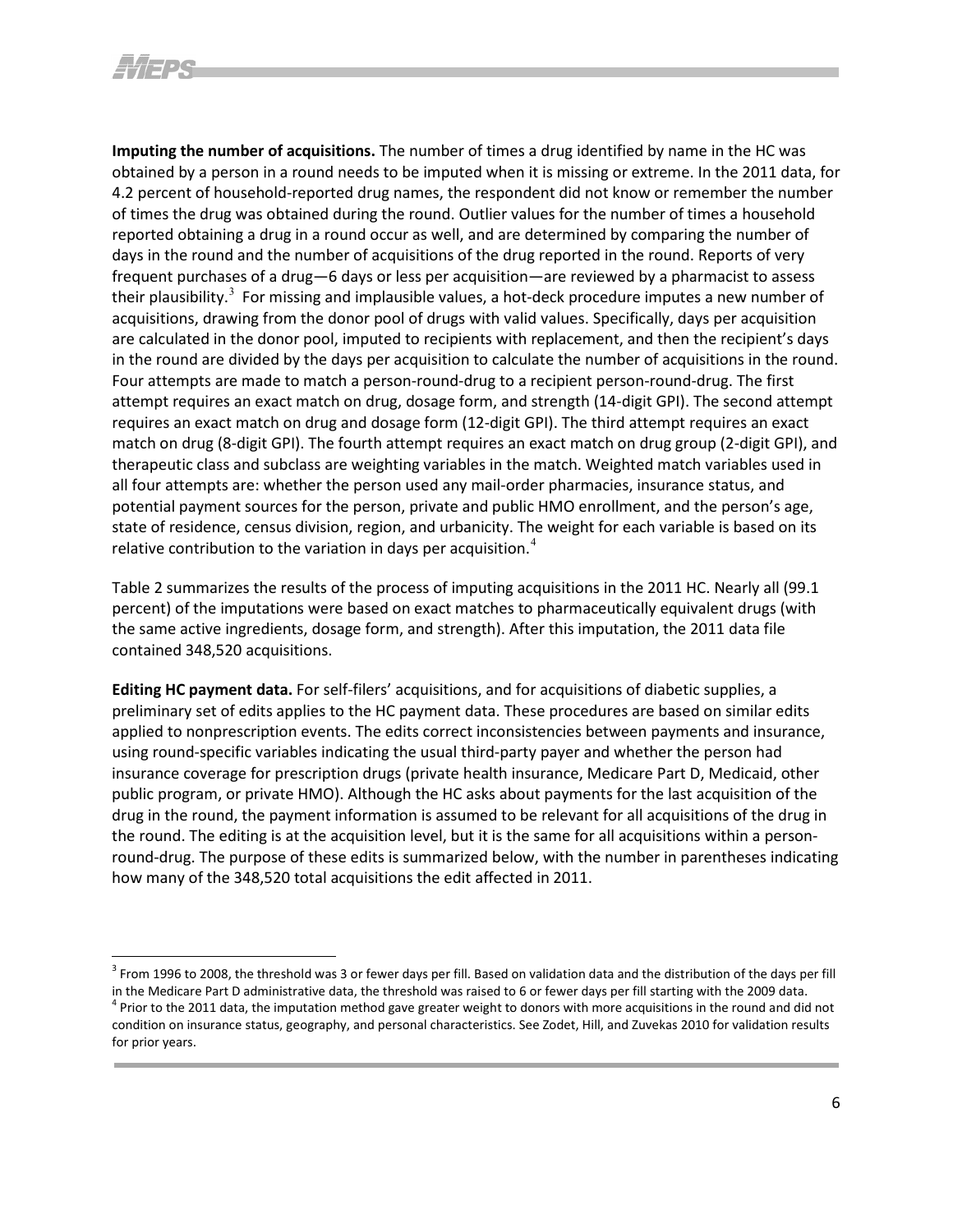- Eliminate the inconsistency created from respondents' mistakenly reporting private insurance when they actually had Medicare Part D coverage (178 acquisitions).
- Eliminate Medicaid as a source of payment when sources other than Medicare Part D and out of pocket are present and when there is an out-of-pocket payment greater than \$10 (188 acquisitions).
- Process acquisitions covered by Medicaid so they are correctly classified for later imputation. Specifically, when no other payers are reported, the out-of-pocket amount is zero, and Medicaid is a possible payer, then Medicaid is assumed to be the third-party payer. Household respondents are assumed to not know the Medicaid payment (373 acquisitions).
- If total charge is reported to be between \$5 and \$10,000, no payments are reported, and out of pocket is the only missing payment source, set the out-of-pocket amount equal to the total charge (46 acquisitions).

<span id="page-9-0"></span>After these edits and imputation, the HC data are comprised of each drug named during every HC interview. These data include a GPI code, the number of acquisitions, and payment data corrected for consistency with the person's insurance information. The data are now ready to be linked to the payment and other drug details from the PC.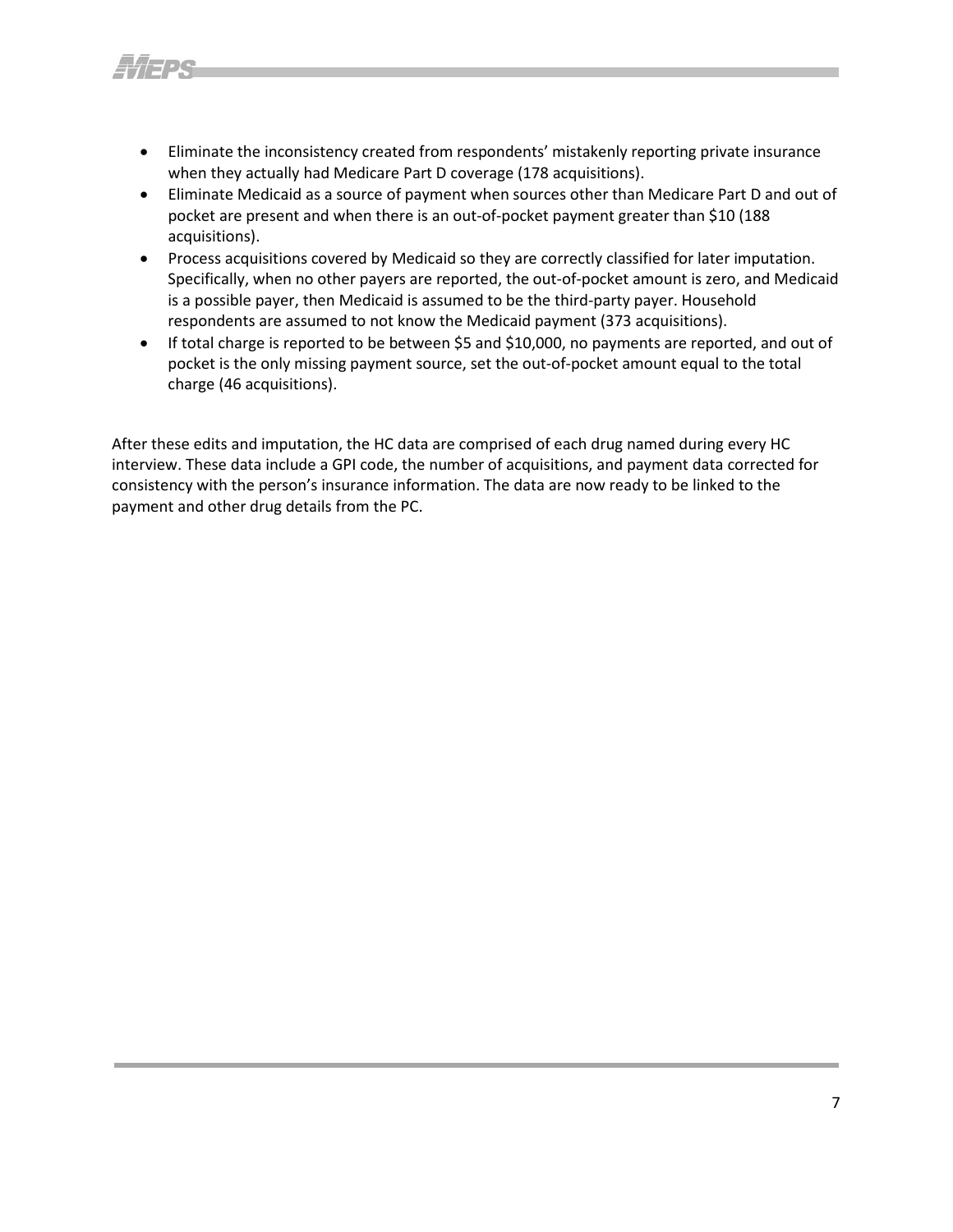# <span id="page-10-0"></span>*Pharmacy Component*

# <span id="page-10-1"></span>*Data Collection*

The Pharmacy Component (PC) collects data from the pharmacies identified by HC respondents as places where household members obtained prescription medicines during the calendar year. The PC is a voluntary survey and is conducted each year by telephone, fax, and mail. During the second, third, fourth, and fifth HC interviews, sample members are asked to sign permission forms authorizing MEPS to contact their pharmacies and authorizing the pharmacies to release records to MEPS. Only those pharmacies for which an HC sample member signed this permission form and which voluntarily participated are included in the PC.

The pharmacy is asked to provide patient profiles or information about each prescription filled or refilled for each patient during the calendar year. For each acquisition of a drug, the following information is requested:

- the dates the prescription was filled or refilled
- the National Drug Code (NDC)
- the quantity dispensed
- the number of days supplied
- the amount of out-of-pocket payment
- whether there were any third-party payments, and, if so, the third parties and payment amounts.

If the pharmacy does not provide the NDC, the PC asks instead for the medication name, dosage form, strength, and strength unit.

The data collection protocol for pharmacies is as follows. For small retail pharmacies, that is, pharmacies not associated with a large chain, the data collection staff contacts the pharmacy to explain the study's purpose, verifies receipt of authorization forms, requests specific data elements, and determines if patient profiles are available. The data collection staff may collect information by telephone, or request that the data be sent by fax or mail so that the necessary data elements can be abstracted. Pharmacy data are received in any format including hardcopy patient profiles, electronic files with patient profile data, or reports via telephone.

<span id="page-10-3"></span><span id="page-10-2"></span>For large retail pharmacy chains, individual pharmacies are grouped by chain. Negotiators follow up with these pharmacies in one of two basic ways:

• If the corporate office of the retail chain prefers that the local stores respond, data collection follows the small retail model.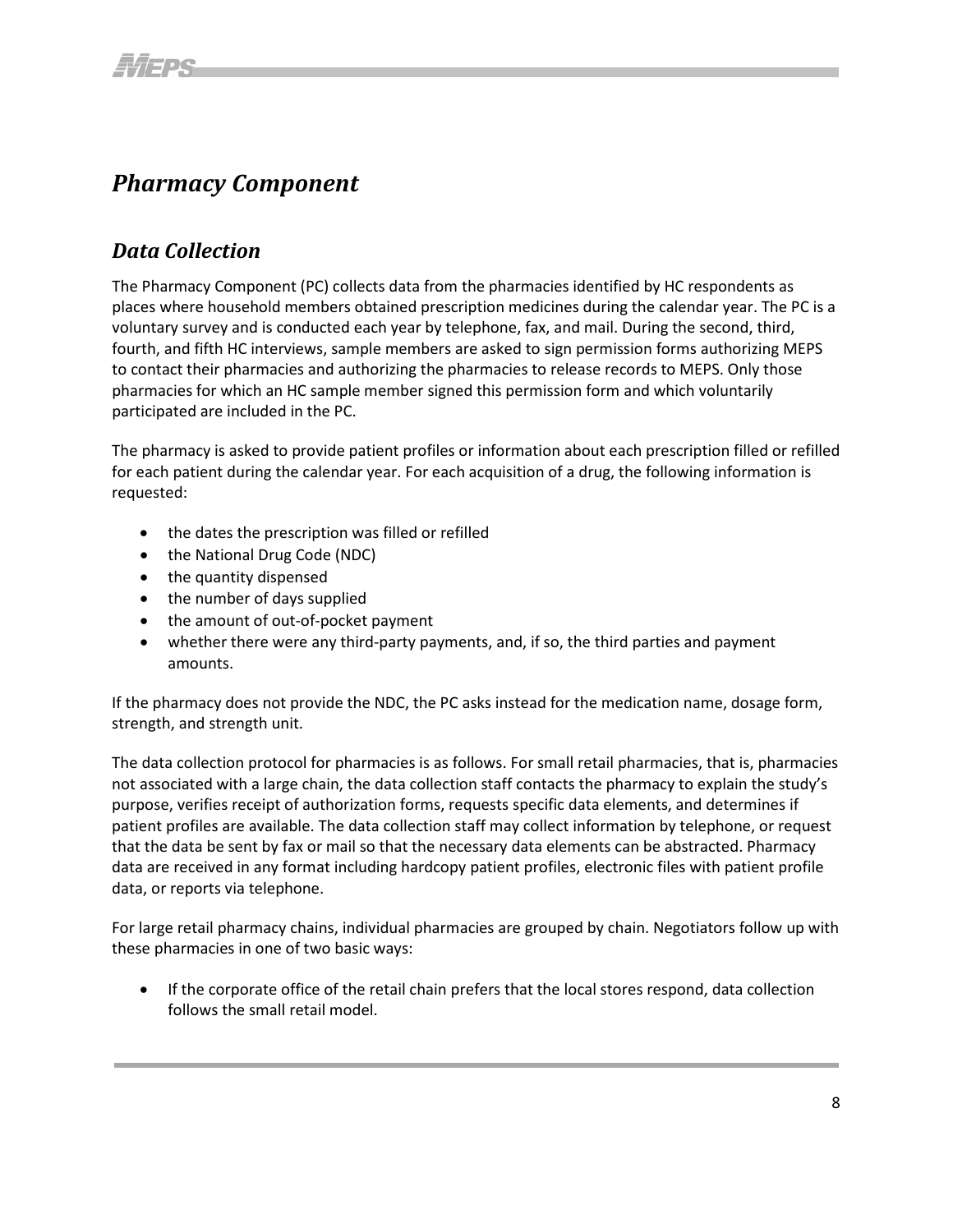• If the pharmacy prefers that the data request be handled with a regional or central contact, the negotiator facilitates the most efficient method for data collection.

In addition, pharmacy patient profiles are requested directly from HC family members who reported using one or more of several pharmacy chains that had repeatedly refused to participate in the PC. Families are mailed a request for profiles. To minimize burden on households, the mailing is limited to households that had completed their participation in all 5 rounds of the MEPS, and no follow-up attempts are made for those who do not reply to a mail request. For the 2011 data collection, patient profile requests were mailed to 1,586 families with 2,315 patient-pharmacy pairs. Completed profiles were received for 15.9 percent of the pairs. Despite the overall low rate of return, the effort does provide a number of profiles for patients associated with pharmacy chains that would not otherwise be represented in the pharmacy data.<sup>[5](#page-13-1)</sup>

Table 3 presents the sample size and participation rates in the 2011 PC. Conditional on having obtained 69.7 percent of signed permission forms sought in the household interview, about three-quarters of eligible pharmacies responded. The responding pharmacies provided data on 252,176 unique acquisitions of drugs during 2011.

To the extent allowed by survey response, the end result of PC data collection is a roster of each HC household member's drug acquisitions during a calendar year. Information about each of these acquisitions includes the date of the transaction, the NDC (or analogous identifying drug information), the quantity, the number of days of the drug that the acquisition supplied, $^{\circ}$  and payments to the pharmacy by source.

# <span id="page-11-0"></span>*Supplemental Data*

l

As mentioned above, matching the pharmacy data to the household data requires assigning a common set of codes to the household- and pharmacy-reported drugs. Wolters Kluwer's proprietary Master Drug Data Base (MDDB<sup>®</sup>), Version 2.5 is the source of such a code, the Generic Product Identifier (GPI), also described above. For the PC, automated and manual coding generally succeed in recording all 14 digits of the GPI based on the NDC (which is more specific than the GPI) or the medication name, dosage form, and strength. A negligible number of acquisitions in the PC cannot be coded to a GPI based on the information the pharmacy provides.

The MDDB has several other uses besides GPI coding. Information about the patent status and the average wholesale unit price (AWUP), used in price editing and imputation, come from the MDDB. The MDDB is also used to impute the NDC where needed. (Price editing, price imputation, and NDC

<sup>&</sup>lt;sup>5</sup> Families were first asked to provide these profiles for the 2004 MEPS data.

 $6$  2010 is the first year days supplied was provided on the public use file.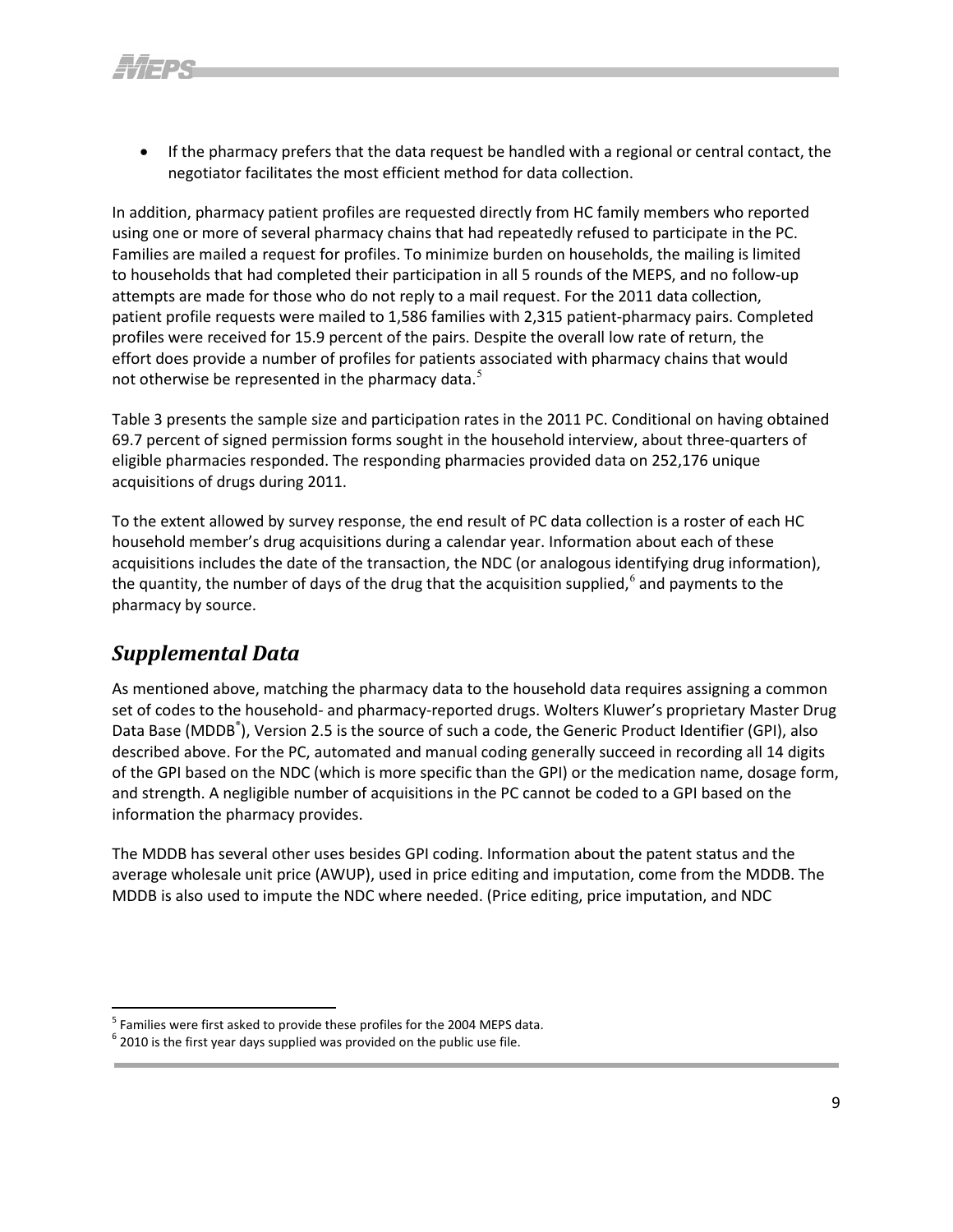imputation are discussed in more detail below.) If the pharmacy reports an NDC found in the MDDB, the MDDB provides information on the drug name, dosage form, and strength. $<sup>7</sup>$  $<sup>7</sup>$  $<sup>7</sup>$ </sup>

Two other data sets are used in editing the pharmacy data. A price list obtained from the U.S. Department of Veterans Affairs (VA) is used to determine prices of drugs dispensed by federal pharmacies when total payments are missing. The Multum Lexicon database from Cerner Multum, Inc. provides variables for therapeutic classes and FDA pregnancy categories. These variables are merged onto the PC data file by NDC.

# *Editing the Pharmacy-Reported Data*

<span id="page-12-0"></span>To maximize the donor pool for imputation, the entire PC data file (252,176 acquisitions in 2011) is edited before matching it to the HC. Key aspects of this process are: imputing missing NDCs and missing quantity dispensed, editing ambiguous third-party payer information, identifying acquisitions with deficient payment information, and imputing missing payment information.

Most editing and imputation is conducted at the acquisition level, but there are exceptions. For imputing NDCs and matching to the HC, acquisitions are aggregated to the person-round-drug level. That is, for each person and round, all pharmaceutically equivalent acquisitions (having the same 14 digit GPI, which represents the active ingredient, dosage form, and strength) are grouped together. The GPI can group multiple NDCs such as brand name drugs and their generic equivalents.

#### *Imputing NDC*

 $\overline{\phantom{a}}$ 

<span id="page-12-1"></span>Among the 252,176 acquisitions reported by pharmacies in the 2011 data, 12,770 had a missing or invalid NDC. A missing NDC is imputed rather than left missing because it distinguishes between brand name drugs and generics, which is important for identifying price outliers and imputing missing payment data. Furthermore, many analyses of medication use depend on the NDC to identify medications of interest. The NDC can identify the manufacturer, the patent status, and the average wholesale price of a drug. The NDC, therefore, increases the accuracy of any price imputation and the analytic utility of the data.

MEPS uses three approaches to identify the NDCs of acquisitions missing this item in the PC. First, wherever feasible, the NDC is taken from one of the person's other acquisitions in the same round. For each person and round, all acquisitions of drugs with the same 14-digit GPI (representing the active ingredient, dosage form, and strength) are grouped together. Within these groups, if at least one

 $7$  Prior to 2009, regardless of whether an NDC was reported, the pharmacy was the primary source for the drug name, dosage form, and strength, and missing values were obtained from the Red Book $^{TM}$  Database. In 2009, if any 11-digit number was reported for the NDC, then the drug name, dosage form, and strength were primarily imputed from the Multum Lexicon database from Cerner Multum, Inc. and secondarily from the MDDB.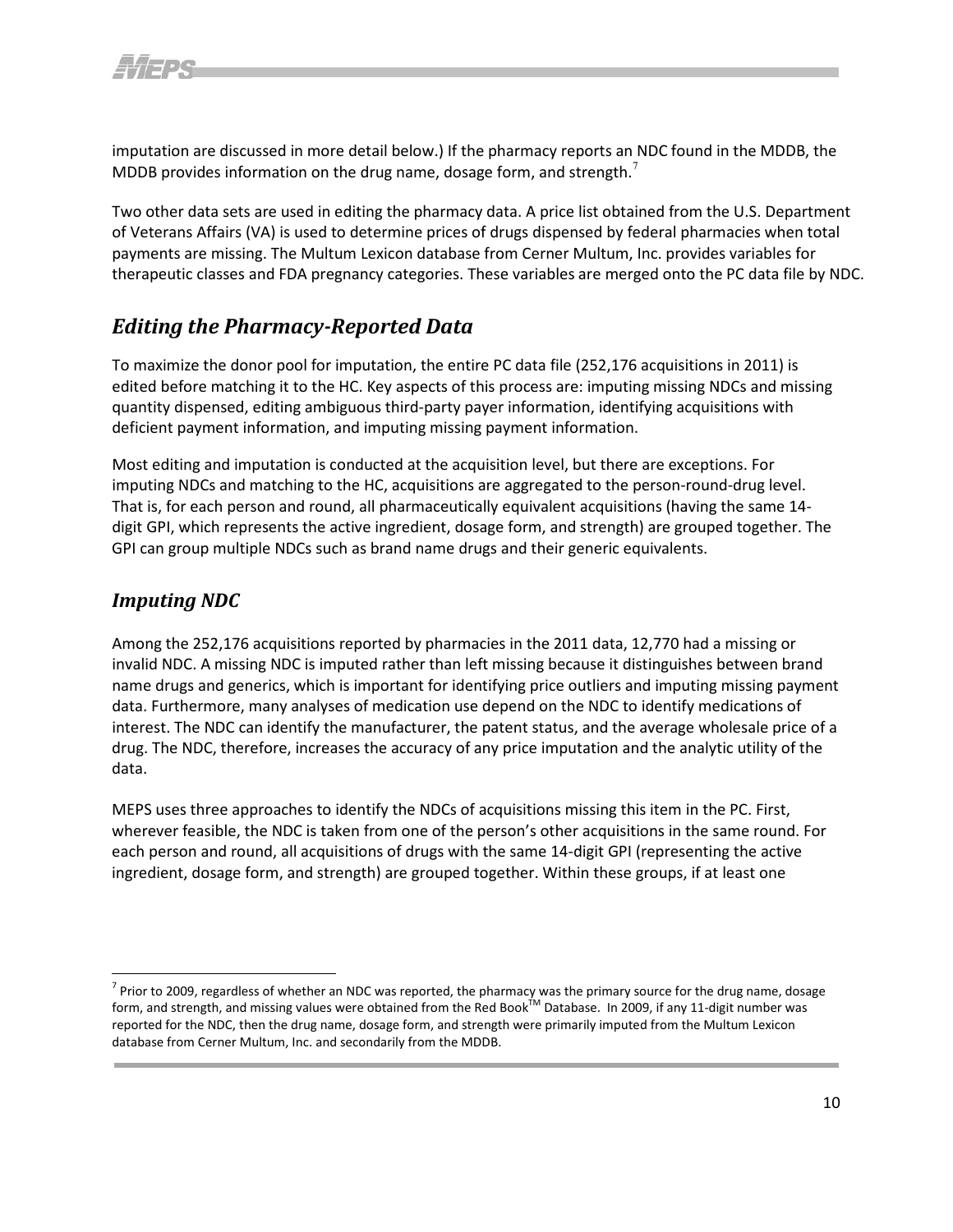acquisition is missing NDC and at least one acquisition has an NDC, then the missing NDC is assigned the reported NDC. If more than one NDC in GPI-14 group exists, one is selected at random.

Second, for the residual acquisitions still missing NDC, the MDDB supplies it. The basic approach is to use matching software to find the best match to a drug product on the MDDB based on the medication name, quantity units (for example, milliliters), and the GPI. Medication name is used as a match variable because various brand name and generic products, each with a unique NDC, can be grouped together under a single GPI. When a pharmacy reports NDCs, it almost always reports the same NDC for all the person's acquisitions of a drug, so in order to preserve homogeneity among the recipient acquisitions, one NDC is imputed to all the acquisitions for the same person-round-drug.

Three attempts are made to impute an NDC by matching to the MDDB. In the first attempt, one NDC is taken from the MDDB for all acquisitions with the same person, round, active ingredients, dosage form, and strength. In other words, an exact match on 14-digit GPI is required. For the second attempt, one NDC is imputed from the MDDB to all acquisitions with the same person, round, and active ingredients (10-digit GPI). Here, the dosage form and strength may differ. An exact match on active ingredients is required, and again the medication name is a match variable. In the third attempt, medication name but not the GPI is used. $8$ 

A third approach applies to the residual acquisitions still missing NDC, those for which the coders are unable to determine at least a 10-digit GPI from the information the pharmacy reports. Most of these acquisitions lack the drug name as well as any information about the quantity dispensed and strength. In these cases, an NDC is imputed from the acquisitions of a person with similar characteristics reported in the HC and for whom the pharmacy reported both drug names and valid NDCs. Match variables include the person's age, sex, geographic division, urbanicity, health conditions, potential payment sources, and self-filer status. In addition to the NDC, the recipient acquisition adopts any missing medication name, GPI, quantity dispensed, or strength.

<span id="page-13-0"></span>Table 4 summarizes the results of the NDC imputation process for the 2011 data. Some imputations were from other acquisitions of the same person in the same round. Most of the imputations relied on detailed information provided by the pharmacies. $^{9}$  $^{9}$  $^{9}$ 

 $8$  For the data from 1996 through 2007, all NDC imputation was conducted separately for each acquisition. Imputation within person-round was added starting with the 2008 data. Also starting in 2008, the attempts using the MDDB were modified to impute one NDC for (1) all acquisitions with the same person, round, drug, dosage form, and strength, and (2) all acquisitions with the same person, round, and drug. The new procedure was implemented because of the homogeneity of NDCs found among the acquisitions that did not have missing NDCs in the 2007 data: the NDCs were uniform for 95 percent of these person-round-drug-dosage form-strength combinations.<br><sup>9</sup> For the data from 1996 through 2004, AHRQ's licensing agreement with the proprietary database precluded releasing the

<span id="page-13-2"></span><span id="page-13-1"></span>imputed NDC values to the public, so for these prescriptions, the household-reported name of the prescription and the pharmacy-reported NDC and prescription name were provided on the public use file to allow users to do their own imputation. In addition, for the years 1996-2004, the imputed NDC values could be accessed through the AHRQ Data Center.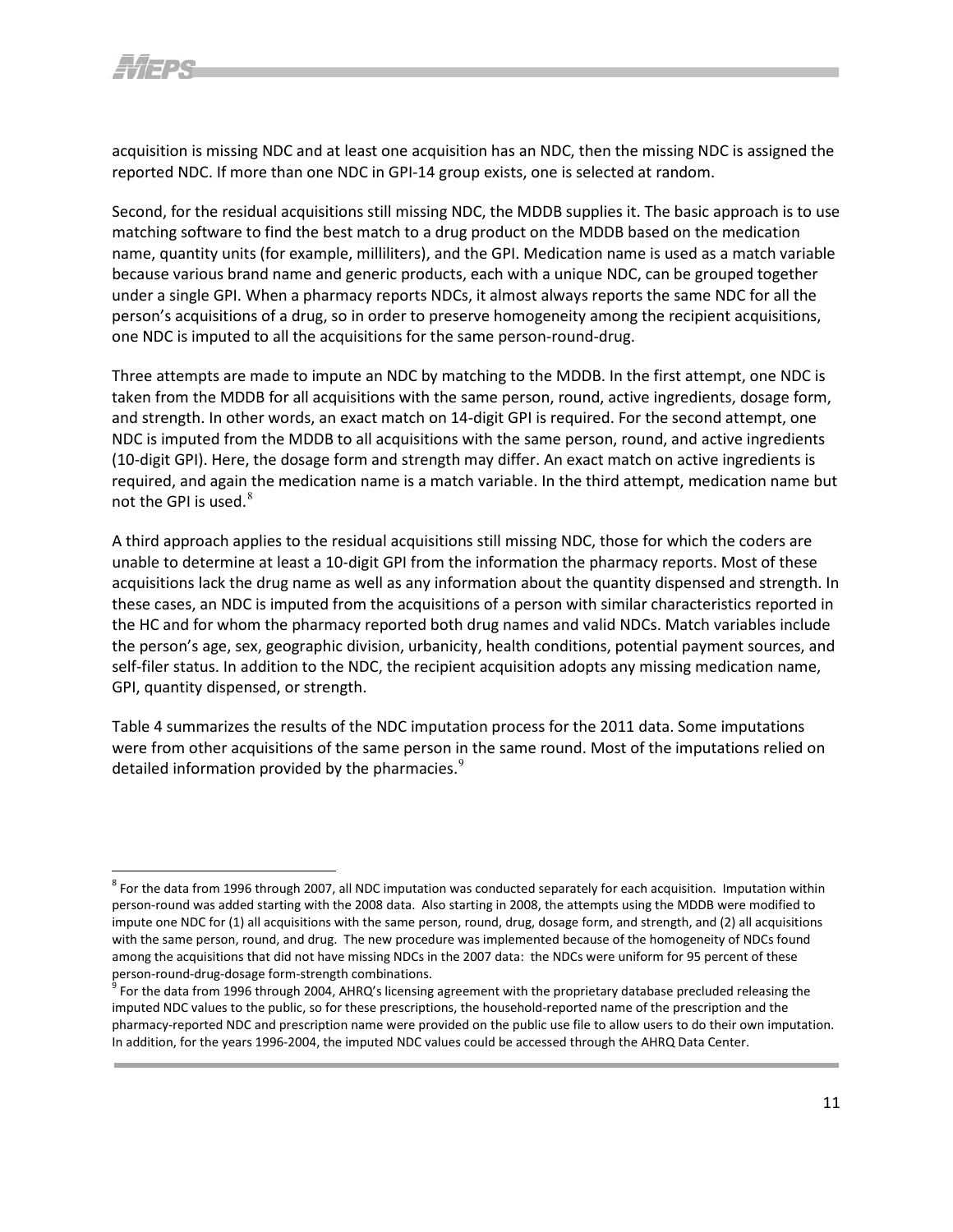# *Imputing quantity dispensed*

Pharmacies report quantity dispensed for nearly all acquisitions, but occasionally it must be imputed. If the NDC is imputed and the quantity is missing, then the quantity is taken from the same acquisition that donated the NDC. Otherwise, matching software imputes a quantity from another acquisition. Match variables include the NDC; active ingredients, dosage form, and strength (GPI); and characteristics of the person reported in the HC (age, sex, health conditions, and health status). Exact matching on the drug is required, and heavier weight is placed on the NDC, followed by the dosage form and strength. In the 2011 data, the quantity dispensed was imputed for 0.7 percent of the 252,176 acquisitions (table 1).

# <span id="page-14-0"></span>*Editing third-party payers*

Sometimes the pharmacy does not clearly identify a third-party payer. For example, a pharmacy might report as a payer a pharmacy benefit management company, which could be under contract with a private insurer, Medicare prescription drug plan, Medicaid, or other public program. For some acquisitions, pharmacies do not report the third-party payer at all. In this case, information from the HC about insurance coverag[e a](#page-16-0)nd usual third-party payer can indicate the type of payer. For example, if the respondent in the HC reports Medicare Part D as the usual third-party payer, then the unknown payer in the PC is set to Medicare.<sup>10</sup>

In the 2011 data, among the 252,176 acquisitions reported by pharmacies, the third-party payer was edited for 26.3 percent of acquisitions (table 1). Specifically, the category of third-party payer was assigned in three situations using the insurance status reported in the HC.

- The third-party payer was reportedly a pharmacy benefit management company or HMO (41,126 acquisitions). The payer in these cases was coded mainly as private insurance, Medicare, Medicaid, or out of pocket.
- The third-party payer is unknown (18,172 acquisitions). The payer in these cases was also coded mainly as private insurance, Medicare, Medicaid, or out of pocket.
- The payer was reportedly a public clinic or some other ambiguous public payer (1,689) acquisitions). The payer in these cases was coded mainly as Medicaid, Medicare, or Other State and Local.

Additional edits to the PC acquisitions (patterned after edits applied to the nonprescription provider data) include the following:

- Correcting the information from pharmacies that mistakenly report a payment from private insurance instead o[f a](#page-16-1) Medicare prescription drug plan (3,241 acquisitions) or Medicaid HMO  $(2,008$  acquisitions).<sup>11</sup>
- Eliminating the out-of-pocket payment when the pharmacy reports a patient copayment that is equal to the reported amount for Workers' Compensation (75 acquisitions).

<span id="page-14-1"></span><sup>&</sup>lt;sup>10</sup> Starting with the 2009 data, drugs excluded from Medicare Parts B or D coverage are not assigned to Medicare in these edits.<br><sup>11</sup> From 2006 through 2008, all Medicaid payments for Medicare beneficiaries were recoded a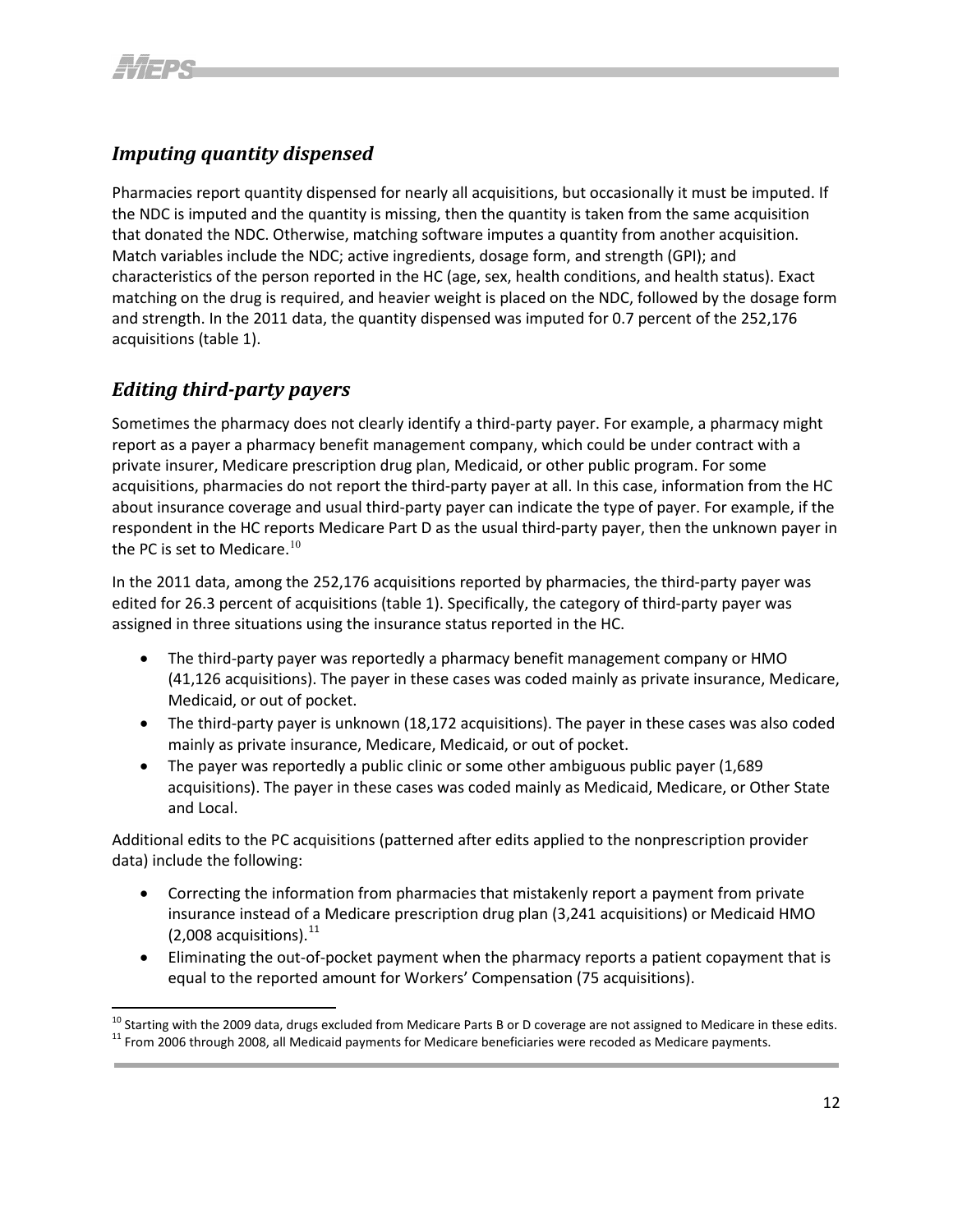# <span id="page-15-0"></span>*Identifying acquisitions needing price imputation*

The primary aim of MEPS is to collect information about health care expenditures, including the costs of prescription drugs. Payment information that is altogether or partly missing, incorrectly reported as zero, or otherwise inaccurate will cause distortion in estimated expenditures. Fortunately, responding pharmacies provided all the information requested for 73.3 percent of acquisitions in 2011 (table 5). However, third-party payment amounts are often missing. Federal pharmacies are especially likely to omit third-party payment amounts, because these pharmacies report little payment information generally.

Even when payment data appear to be complete, MEPS attempts to detect inaccurate payment data by comparing an acquisition's price (the sum of payments) to a price provided in the MDDB. If the sum of payments falls outside a certain range relative to the benchmark, then MEPS imputes a price and distributes it among sources of payment.

The threshold used for defining what constitutes deficient payment information depends on the pattern of reported payments. Generally, deficiency comes under one of four categories:

- The acquisition lacks any payment information at all.
- The acquisition has missing third-party payments.
- The acquisition has zero third-party payments and the out-of-pocket amount is unrealistically low as a total price.
- The acquisition's payments sum to an unrealistically high or low price.

The primary method for identifying unrealistically high and low prices ("price outliers") is to assess prices per unit (tablet, capsule, ounces, etc.). This entails comparing the acquisition's retail unit price (RUP) reported in the PC to the NDC's average wholesale unit price (AWUP). Thresholds (described below) define a RUP as implausible—either too high a price or too low. The RUP is the sum of payments for the acquisition divided by the quantity dispensed. The AWUP for the NDC is taken from the MDDB. It is calculated as the average wholesale price (AWP) divided by the number of units in the package. When multiple AWPs are available, the one dated closest to the middle of the calendar year is selected, but in some cases only an AWP for a prior or subsequent year is available.

<span id="page-15-1"></span>The AWUP is an imperfect benchmark, and recent research has led to changes in how the AWUP is used to identify prices that need editing. In particular, the AWP is a list price, not an average of transaction prices. The editing rules were first modified for the 2007 data based on a study benchmarking the distribution of prices in the MEPS to private claims data (Zodet, Hill, Miller 2010). A subsequent validation study of MEPS sample members in Medicare Part D led to further modifications first implemented in the 2009 data (Hill, Zuvekas, Zodet 2011).

<span id="page-15-2"></span>**Lower outliers.** Table 6 summarizes the rules used to identify acquisitions with prices that are too low (lower outliers). The rules vary by patent status, because the relationship between RUP and AWUP varies by patent status (Zodet, Hill, Miller 2010). The three patent statuses are (1) single source brand name drugs, which are available only from one manufacturer; (2) originator drugs, which are brand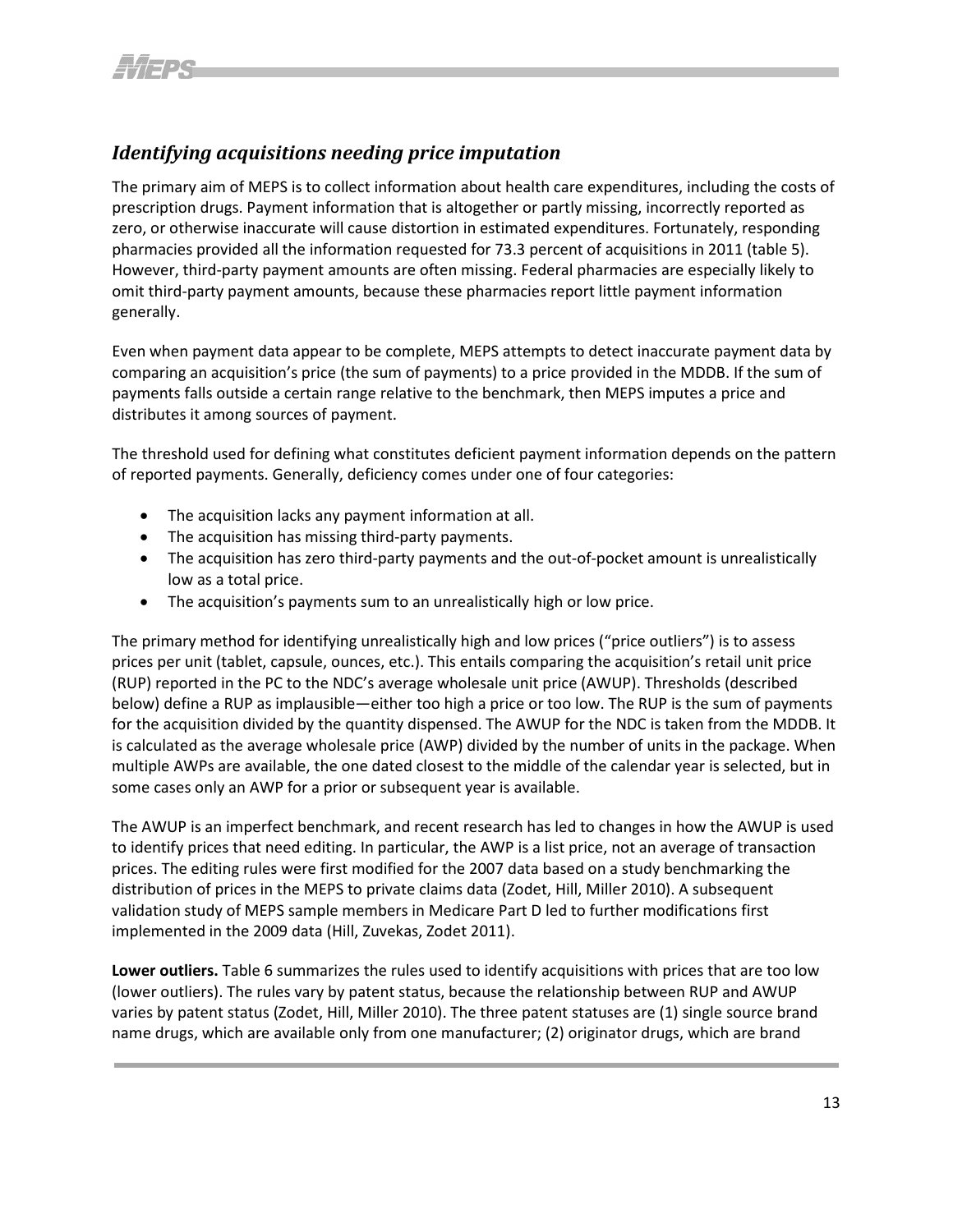name drugs with therapeutically equivalent competitors; and (3) generic drugs, which are available from multiple manufacturers and pharmaceutically equivalent to a brand name drug. In the validation study, acquisitions with both out-of-pocket and third-party payment data were found to be mostly accurate, so only very low prices are flagged for imputation. In contrast, the thresholds are higher for acquisitions with zero third-party payments, because in the validation study acquisitions with low RUPs and zero third-party payments were seldom valid. Similarly, acquisitions with incomplete payment data were almost always missing positive payments in the validation data; therefore more of these prices are flagged for imputation. (Note that some free acquisitions, such as free antibiotics from pharmacies in grocery store chains offering these antibiotics to customers with prescriptions, are not treated as outliers.)

The thresholds are lower for brand name drugs obtained by Medicare Part D beneficiaries who have spent enough to enter the donut hole (table 6). The thresholds are lower because, starting in 2011, these acquisitions are discounted 50 percent.<sup>[12](#page-18-0)</sup> These acquisitions are identified using the cumulative total out-of-pocket payments reported by the pharmacies for acquisitions covered by Part D. The lower threshold is not used for beneficiaries who participate in the Low Income Subsidy program and have therefore not entered the donut hole. (Participation in the Low Income Subsidy program is determined by HC reports of Medicaid coverage or paying no premium for Part D.) Acquisitions that are likely under the catastrophic coverage benefits of Medicare are compared with the usual, rather than reduced, thresholds.

**Upper outliers.** Prices that are too high (upper outliers) are defined as cases where the reported price per unit equals or exceeds 10 times the AWUP. This rule applies regardless of patent status or the completeness of the payment data.<sup>[13](#page-18-1)</sup>

**2011 Results.** Table 7 presents the number of acquisitions identified as needing and not needing price imputation in the 2011 data according to these criteria. Few of the acquisitions with complete payment data, 4,628 of 184,874 or 2.5 percent, were flagged as lower outliers for imputation, and these were primarily cases with zero third-party payment amounts.<sup>[14](#page-19-3)</sup> Two-thirds of the acquisitions with partial

<sup>&</sup>lt;sup>12</sup> These lower thresholds were first implemented with the 2011 data.<br><sup>13</sup> For the data from 1996 to 2006, all acquisitions, regardless of patent status or the completeness of payment data, were edited if the price was less than 0.8×AWUP or greater than 10×AWUP. For the data for 2007 and 2008, all single source drugs were edited if the price was less than 0.5×AWUP or greater than 2×AWUP, all originators were edited if the price was less than 0.3×AWUP or greater than 2×AWUP, and all generics were edited if the price was less than 0.15×AWUP or greater than 3×AWUP. Starting with the 2009 data, the upper outlier threshold returned to 10×AWUP. Starting with the 2009 data, thirdparty payment data were collected in a manner that improved the ability to distinguish between missing and zero payments. In 2009, the lower threshold for generics was 0.3, but it was changed back to 0.15 starting with the 2010 data. Prior to the 2009 data, a preliminary editing rule reset missing third-party payment amounts to zero if the household respondent did not report the person had that type of insurance. Validation studies have found, however, that sometimes insurance coverage is misreported in the MEPS (Hill 2007–08; Hill, Zuvekas and Zodet 2012; State Health Access Data Assistance Center 2010), so those missing payments are no longer set to zero.

<span id="page-16-1"></span><span id="page-16-0"></span><sup>&</sup>lt;sup>14</sup> Prior to the 2010 data, the acquisitions with complete or partial data were flagged for editing, rather than imputation. For these acquisitions, from 1996 through 2006, the price or quantity was edited so that the edited RUP equaled the AWUP. For the 2007 through 2009 data, the price (and sometimes the quantity) was edited so that the edited RUP equaled the mean RUP found in the data that was not flagged for editing. While a clear improvement over prior years, that procedure concentrated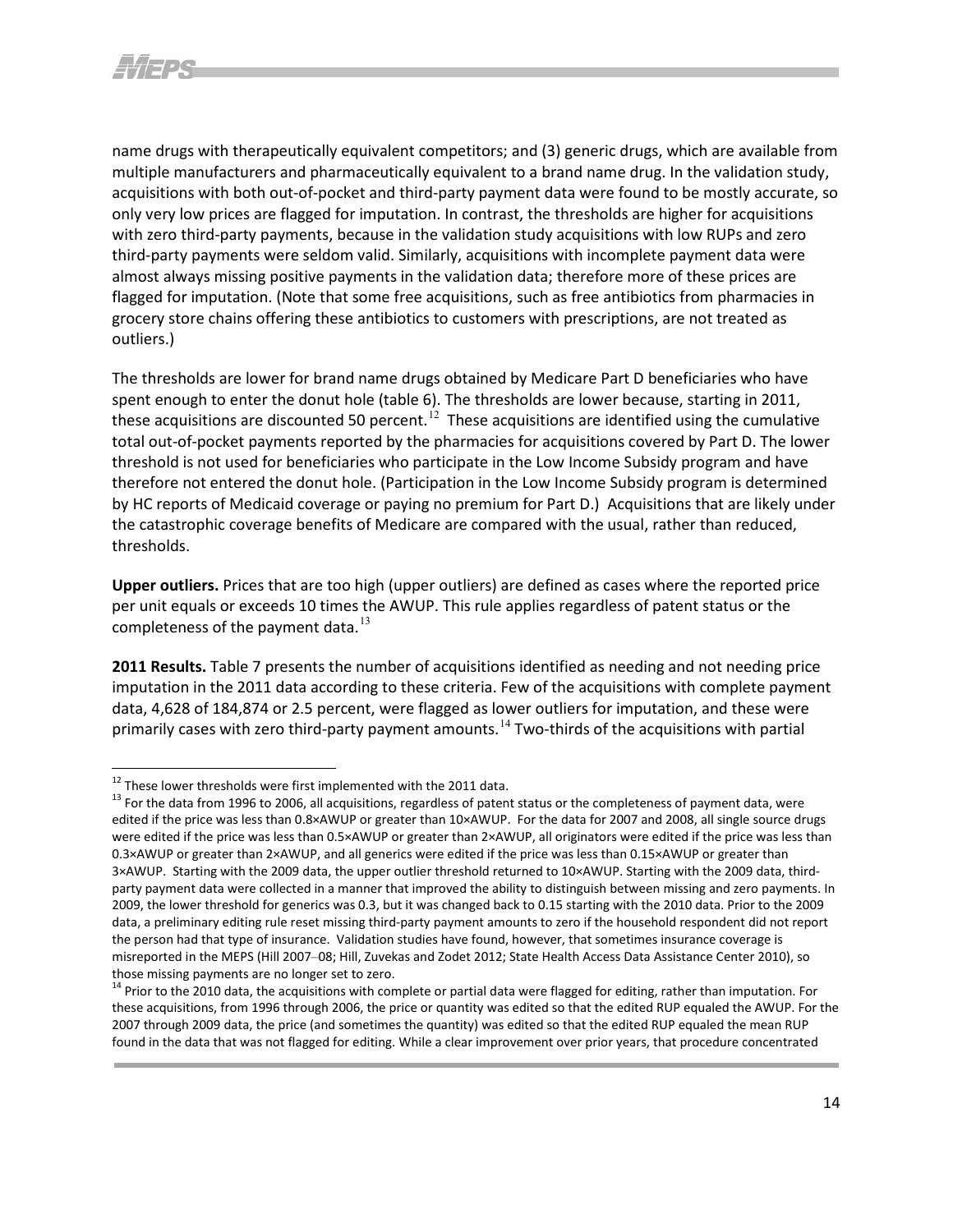

payment data, 28,689 of 42,301, were flagged as lower outliers for imputation. For acquisitions with partial payment data not identified as lower or upper outliers, missing payments were set to zero.

In 2011, a small number of acquisitions were identified as upper outliers. Very few of these needed imputation, for two reasons: First, some of these were reportedly acquisitions of one pill (capsules, tablets, lozenges, etc.); the quantity of one likely represents the number of containers instead of pills. In these cases, the price was likely correct and the quantity incorrect. Therefore, the quantity was increased to a multiple of 30 that is consistent with the price per acquisition and the AWUP. Second, the price per unit may be high, but the price per acquisition low (under \$16). These low prices per acquisition were not flagged for imputation, because they were consistent with chain pharmacy prices for generics. The remaining upper outliers were flagged to receive imputed prices.

#### <span id="page-17-0"></span>*Imputing price and payments*

Donors for price imputation are the acquisitions with complete price data not identified as outliers and the acquisitions with partial price data whose missing values are set to zero. Four attempts are made to match a donor acquisition to a recipient acquisition. The first attempt requires an exact match on NDC and the set of payers, and the second requires an exact match on NDC. The third attempt requires an exact match on 14-digit GPI and patent status and a weighted match on drug name. The fourth attempt requires an exact match on patent status and a weighted match on therapeutic class, active ingredients, and drug name. All four attempts include the following weighted match variables: third-party payer, the person's age and private and public HMO enrollment, pharmacy name, pharmacy chain name, quantity, state, census division, and region. The weight for each variable is based on its relative contribution to the variation in both price and the proportion of the price paid out of pocket.<sup>[15](#page-19-4)</sup>

The imputed price is the product of the recipient acquisition's quantity dispensed and an imputed RUP. The calculation of the imputed RUP depends on the quality of the match. If there is an exact match on NDC, then the imputed RUP is the donor acquisition's RUP. In the remaining matches, the NDC differs between the donor and recipient acquisitions, so the imputed RUP is based on the donor's ratio of RUP to AWUP and the recipient's AWUP<sup>[16](#page-19-5)</sup>:

Imputed RUP = (donor's RUP  $\div$  AWUP)  $\times$  (recipient's AWUP)

the distribution of RUPs for each NDC at the mean. Imputing RUPs allows for more variation across payers and other factors and more price dispersion generally.

<sup>&</sup>lt;sup>15</sup> For the years 1996 through 2009, the second, third, and fourth attempts all required exact matches on payers. An exact match on therapeutic subclass was required in the second attempt. An exact match on drug group was required in the third attempt, and a weighted match was used in the fourth attempt. Beginning with the 2011 data, in order to prevent inappropriate imputation of donut hole discounts, prices of drugs that appear to have been in or after the Medicare Part D donut hole cannot match to drugs that were not in or after the donut hole.

<sup>&</sup>lt;sup>16</sup> For the years 1996 through 2008, the price for the fill, not the RUP, was imputed. Then a new RUP based on the imputed price was calculated and compared with the AWUP to determine whether additional editing was necessary. In particular, if the match was exactly on NDC and the RUP was an outlier, then the quantity was imputed from the donor. Starting with the 2009 data, the RUP was imputed for all exact matches on NDC, so that the pharmacy-reported quantity was preserved. For 1996 through 2009, outliers resulting from matches on other criteria (see footnote 15) went through the editing rules described in footnotes 13 and 14.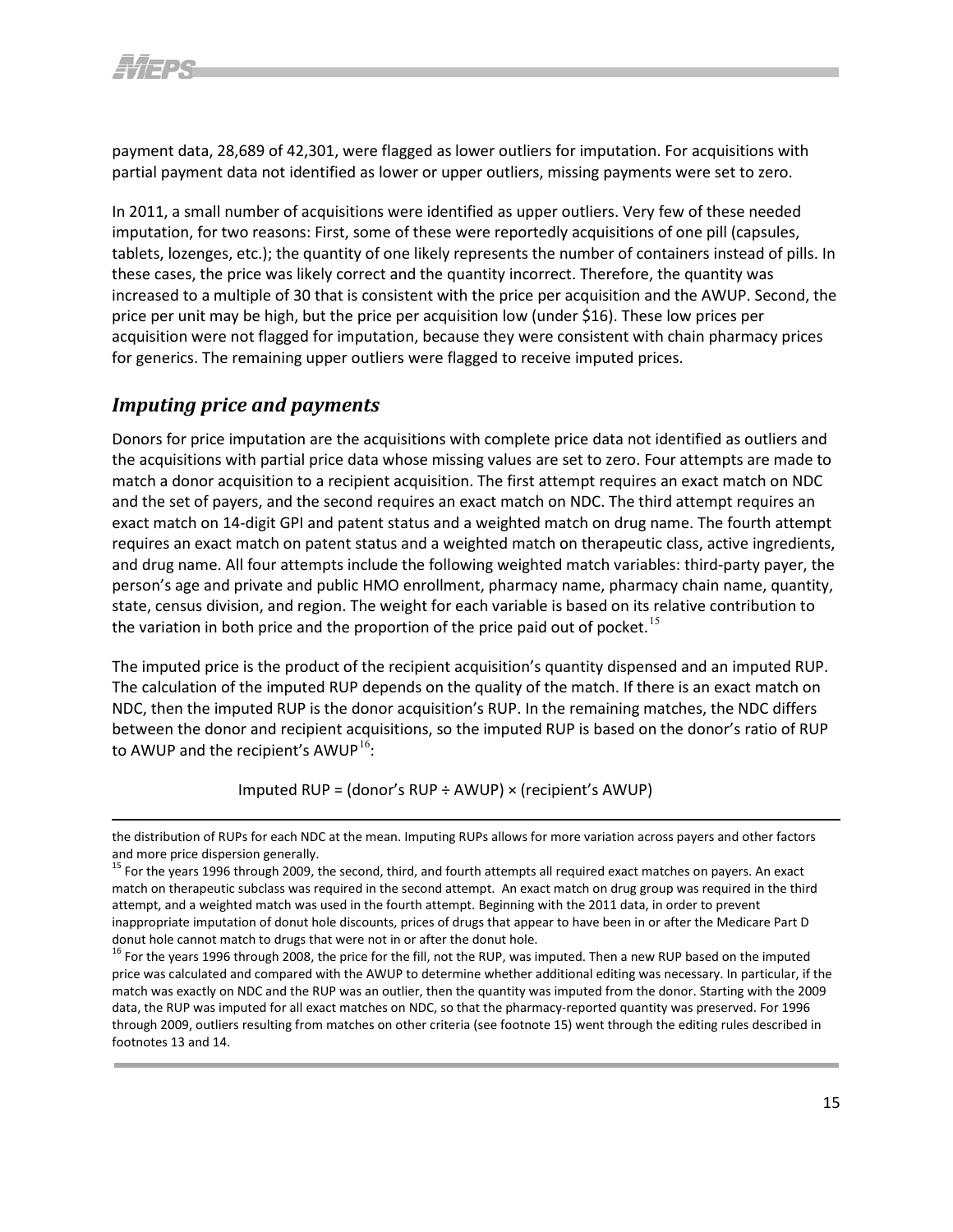There are four exceptions to basing the imputed price on an imputed RUP. First, for the partial payment cases, the imputed price can be less than the recipient acquisition's sum of the reported payments. In these cases the final price is the recipient's sum of reported payments, and the missing values for payments are set to zero. Second, for upper outliers, when the imputed price is less than \$2, then the sum of payments reported by the recipient's pharmacy is used. Third, sometimes the imputed price for lower outliers and acquisitions without any payment information is very high. In these cases, the price reported by the recipient's pharmacy is used, and any missing values for payments are set to zero, but if there is no payment data, the price is set to the imputed RUP. The imputed price thresholds (shown in table 8) for this third exception are higher for single source drugs than generics. Examination of the data has found that a better balance between over- and under-editing the data results from setting higher thresholds for pills than for medications sold in units that are less straightforward. Due to the lack of precision in price imputation for acquisitions with imputed NDCs or imputed quantities, a lower threshold is used in these cases.<sup>[17](#page-20-1)</sup> Fourth, for recipient acquisitions of brand name drugs that appear to be in the Medicare Part D donut hole and the donor did not appear to be in the donut hole, then the donor's price is halved to reflect the donut hole discount.

How the price is distributed by payer depends on whether the recipient acquisition has any payment information. For recipient acquisitions with partial payment information, the additional price above the known payments is assigned to the payer with missing payment amounts. For recipient acquisitions with no payment information, the donor acquisition supplies both the unit price and a distribution of out-ofpocket and third-party payment amounts. The donor's distribution is sometimes modified using the following hierarchy of rules. The number of acquisitions in 2011 edited using each rule is shown in parentheses.

- For the perfect matches on NDC and payers, the donor's proportions by payer are applied to the imputed price (4,695 acquisitions).
- For acquisitions from federal pharmacies, the out-of-pocket amounts are set using program rules and the amount paid out of pocket for the last acquisition of any drug in the round as reported in the HC (333 acquisitions).
- If the recipient's pharmacy did not report a third-party payer, then the out-of-pocket amount is set to the entire imputed price (827 acquisitions).
- <span id="page-18-0"></span>• If the recipient's acquisition appears to be in the Medicare Part D donut hole, then the price is allocated between out-of-pocket and Medicare based on program rules. For 2011, consistent with the rules in place in that year, the out-of-pocket amount was set to the imputed price (56 acquisitions).

<span id="page-18-1"></span><sup>&</sup>lt;sup>17</sup> For the 1996 through 2006 data, the threshold was \$200 and often the reported quantity was decreased to obtain reasonable RUPs for the recipient's reported price. For 2007 and 2008 the thresholds were: \$8,000 for single source brand name pills with pharmacy-reported quantities and NDCs, \$2,000 for other single source drugs, \$3,000 for originator pills with pharmacyreported quantities and NDCs, \$1,400 for generic pills with pharmacy-reported quantities and NDCs, and \$1,000 for other acquisitions.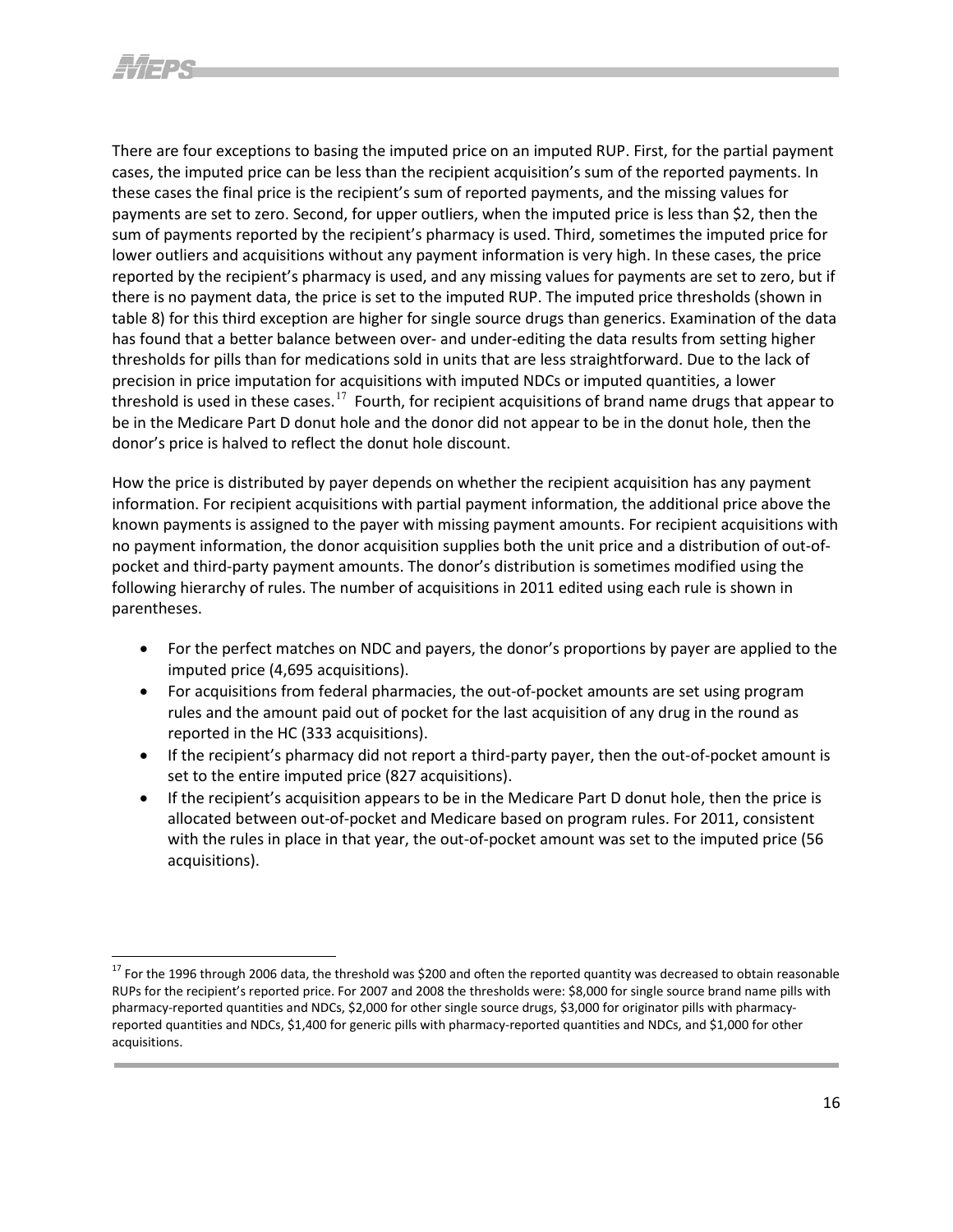- If Medicare Part D catastrophic coverage (beyond the donut hole) appears to apply to the recipient's acquisition, then 95 percent of the price is allocated to Medicare and the rest to out-of-pocket (57 acquisitions).<sup>[18](#page-21-0)</sup>
- In the remaining matches, the donor and recipient have different payers. The recipient acquisition's out-of-pocket amount is set equal to the donor's proportion paid out of pocket multiplied by the imputed price. The third-party amount is set to the imputed price less the outof-pocket price (1,090 acquisitions).

For lower outlier acquisitions with complete payment data, the increase in price due to imputation is an allocation based on recipient's pharmacy-reported third-party payments. If the pharmacy reported a third-party payment, then the increase is allocated to that payer. If the pharmacy did not report any third-party payments, the increase is allocated to a third-party payer based on household-reported insurance coverage and usual third-party payer, and based on the pharmacy-reported payers for the person's other acquisitions.<sup>[19](#page-21-1)</sup>

For upper outlier acquisitions, the reduction in price is taken first from the recipient's third-party payment and, if necessary, from the out-of-pocket amount.

# <span id="page-19-0"></span>*Results of Preparing the Pharmacy-Reported Data*

The information collected in the PC about an acquisition—the date of the transaction, the NDC (or analogous identifying drug information), the quantity, the number of days of the drug that the acquisition supplied, and payments to the pharmacy by source—now also includes the GPI. Imputation has supplied values for any missing NDC or quantity dispensed. Logical edits have determined thirdparty payers if necessary, and missing or unrealistic prices have been replaced with imputed values. With these enhancements the PC data are now ready to be linked to the drug names reported in the HC.

# <span id="page-19-1"></span>*Matching Pharmacy Data to Household Data*

# <span id="page-19-2"></span>*Overview of Matching*

 $\overline{\phantom{a}}$ 

<span id="page-19-3"></span>Two general approaches accomplish matching the data reported by pharmacies to the data reported by households. First, for each of a person's acquisitions in the HC, an attempt is made to find the same or

<span id="page-19-4"></span><sup>&</sup>lt;sup>18</sup> Prior to 2011, no effort was made to identify acquisitions that might be in the donut hole or in the range for catastrophic coverage; the donut hole and catastrophic coverage edits were first used in the 2011 data.<br><sup>19</sup> When there are multiple third-party payers, a hierarchy is used to determine which is chosen. If the recipient is a federal

<span id="page-19-5"></span>pharmacy, then the third-party payer is selected based on the pharmacy name. Otherwise, the order is: Medicare, Medicaid, private, CHAMPVA, TRICARE<sup>©</sup>, other federal, other state or local, Workers' Compensation, other. Prior to the 2007 data, federal pharmacy names were not used, and instead all acquisitions by honorably discharged veterans were treated as if they were eligible for VA payments, regardless of where the drug was purchased. Prior to the 2008 data, CHAMPVA was included with TRICARE.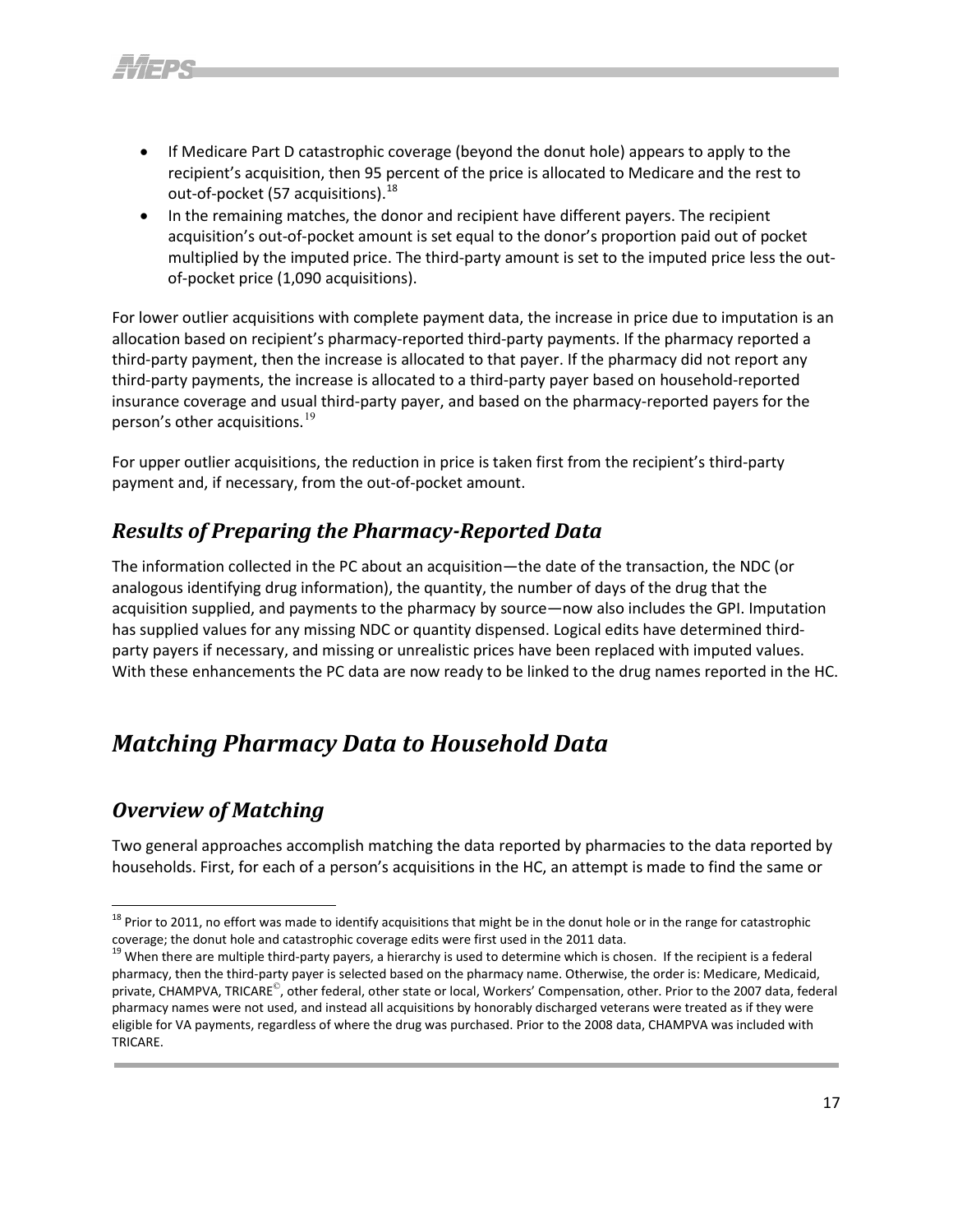similar acquisition obtained by that person in the PC. If this approach fails, the second approach matches pharmacy data from some other person. Because data from some other person supplies values for the missing pharmacy data, the second approach constitutes imputation.

The matching procedures are conducted at the level of the person-round-drug, rather than the acquisition. In the HC data, a "drug" is a unique drug name reported for the person in the round. In the PC data, a "drug" is a set of acquisitions of pharmaceutically equivalent drug products identical in the active ingredients, dosage form, and strength (14-digit GPI), whether brand name or generic, by the person in the round. That is, the acquisitions in the PC data are aggregated to the drug level in order to mirror the structure of the HC data. $^{20}$  $^{20}$  $^{20}$  In 2011, 132,874 person-round-drugs in the HC represented 348,520 acquisitions; in the PC, 252,176 acquisitions aggregated to 124,322 person-round-drugs.

After matching a PC person-round-drug to an HC person-round-drug to create a pair, the PC acquisitions within the aggregated set are unrolled, the HC drug is fanned out into a set of acquisitions, and each HC acquisition is paired with a PC acquisition in the drug set. If the number of acquisitions differs between the HC and PC, then the number of acquisitions is determined by the HC and some randomization is used to allocate the PC acquisitions to the HC acquisitions.

Matching diabetic supplies and equipment is similar. Pharmacy-reported acquisitions of diabetic supplies and equipment are mostly aggregated into one "drug" record for each person-round, so that the PC data structure parallels the HC. Aggregating in this way before matching generates a more accurate representation of the variety of diabetic supplies purchased. $^{21}$  $^{21}$  $^{21}$ 

# <span id="page-20-0"></span>*Details of Matching*

 $\overline{\phantom{a}}$ 

The first approach to matching—within the person—entails three attempts. First, the procedure seeks PC data exactly matching on person, round, and pharmaceutically equivalent drug (14-digit GPI) for each household-reported drug name. Once a match is made, the PC donor person-round-drug is removed from the donor pool and not matched with any other household-reported drugs for the individual (i.e., the matches are made without replacement). In the second attempt, the residual household- and pharmacy-reported drugs must match exactly on person and round. Weighted match variables, which are not required to match exactly, are the drug group, therapeutic class, active ingredients, and medication name. An HC-PC pair is accepted only if exactly matching on therapeutic class or the reported medication name, or it otherwise meets the quality standard established for the match attempt. For the HC residuals of the second attempt, the requirement of matching within the round is removed, and all the person's pharmacy-reported drugs are candidate donors. This third attempt

<sup>&</sup>lt;sup>20</sup> Households very rarely report multiple drug names in the same 14-digit GPI, so HC drug names do not need to be aggregated for matching. For the data prior to 2008, all PC acquisitions were aggregated to the person-round-NDC level, and the change to person-round-14 digit GPI increased the number of PC drugs matched to the HCs.<br><sup>21</sup> From 1996 through 2009, PC diabetic supplies and equipment were aggregated separately by type of supply (for example,

<span id="page-20-1"></span>types of syringes, glucometers, lancets, and test strips). Due to the way household-reported diabetic supplies and equipment were coded for matching, this resulted in homogenous and sometimes unlikely purchases within person-rounds for the data prior to 2010.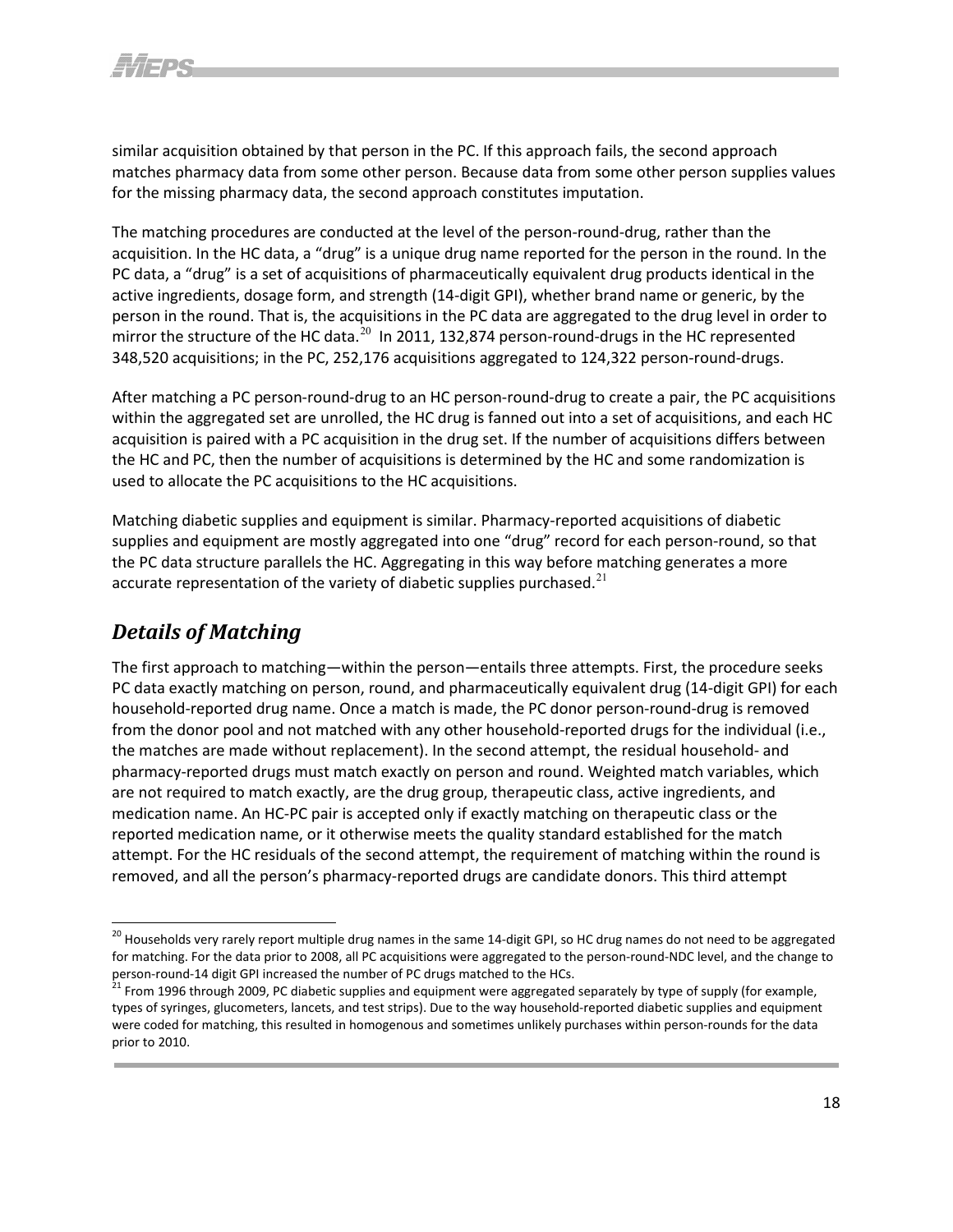

requires exact matches on person and active ingredients; dosage form, strength, and medication name are weighted match variables.<sup>[22](#page-23-3)</sup> In the third attempt, matches are made with replacement.

One variable in the weighted match is medication names, and matching medication names requires specialized software. The data processing subcontractor, Social & Scientific Systems, Inc., developed software to match names allowing for misspelling and names that sound similar but are spelled differently. The best match is found according to the following hierarchy:

- The names are exactly the same.
- The names sound the same using a Soundex function, which indexes names by how they sound rather than how they are spelled.
- A pair of characters is switched in the third to last characters (typographical errors occur more often near the end of words).
- Only one character is different in the third to last characters.
- The shorter name is exactly the same as the first characters in the longer name.
- The names begin with the same characters.
- None of the above.

 $\overline{\phantom{a}}$ 

To resolve ties, except when the names start with the same characters, the longer name from the PC is used. When the names start with the same characters, the name with the greatest number of matching sequential characters is used, and then the longer name is used if there are still ties. Once the best match is found, it is assigned a score measuring how closely the names matched. An exact match is given the highest score regardless of the size of the name. For a non-exact match where the names start with the same characters, the score is higher if a larger proportion of the words match. For non-exact matches where the names do not start with the same characters, higher scores are assigned to matches between longer names.<sup>[23](#page-23-4)</sup>

Matching PC and HC drugs within person leaves some HC drugs unlinked to PC data. Some sample persons lack pharmacy data altogether, and some HC drug names remain unmatched for other reasons (for example, the household respondent failed to mention a pharmacy). A second approach is needed for this reason.

The second approach to matching—imputation from a different person—entails five attempts. It draws on a donor pool of all pharmacy-reported drugs regardless of person (excluding specific free drugs, which are reconciled later). PC drugs with imputed NDCs are part of the donor pool as well. The first attempt requires an exact match on active ingredient, dosage form, and strength (14-digit GPI).<sup>[24](#page-24-1)</sup> The

<span id="page-21-1"></span><span id="page-21-0"></span><sup>&</sup>lt;sup>22</sup> The third attempt, matching on person and drug, was added starting with the 2008 data.<br><sup>23</sup> This matching algorithm is also used in matching the PC to the MDDB in order to impute NDC (when missing).<br><sup>24</sup> Starting wit matching too many originators from the PC due to households reporting brand names for generics, for example "Tylenol" instead of "acetaminophen." Mail-order pharmacy variables and additional insurance status variables were added to the match procedure in the same year. More weight was put on insurance status and potential payers to improve match quality and reduce subsequent source of payment editing.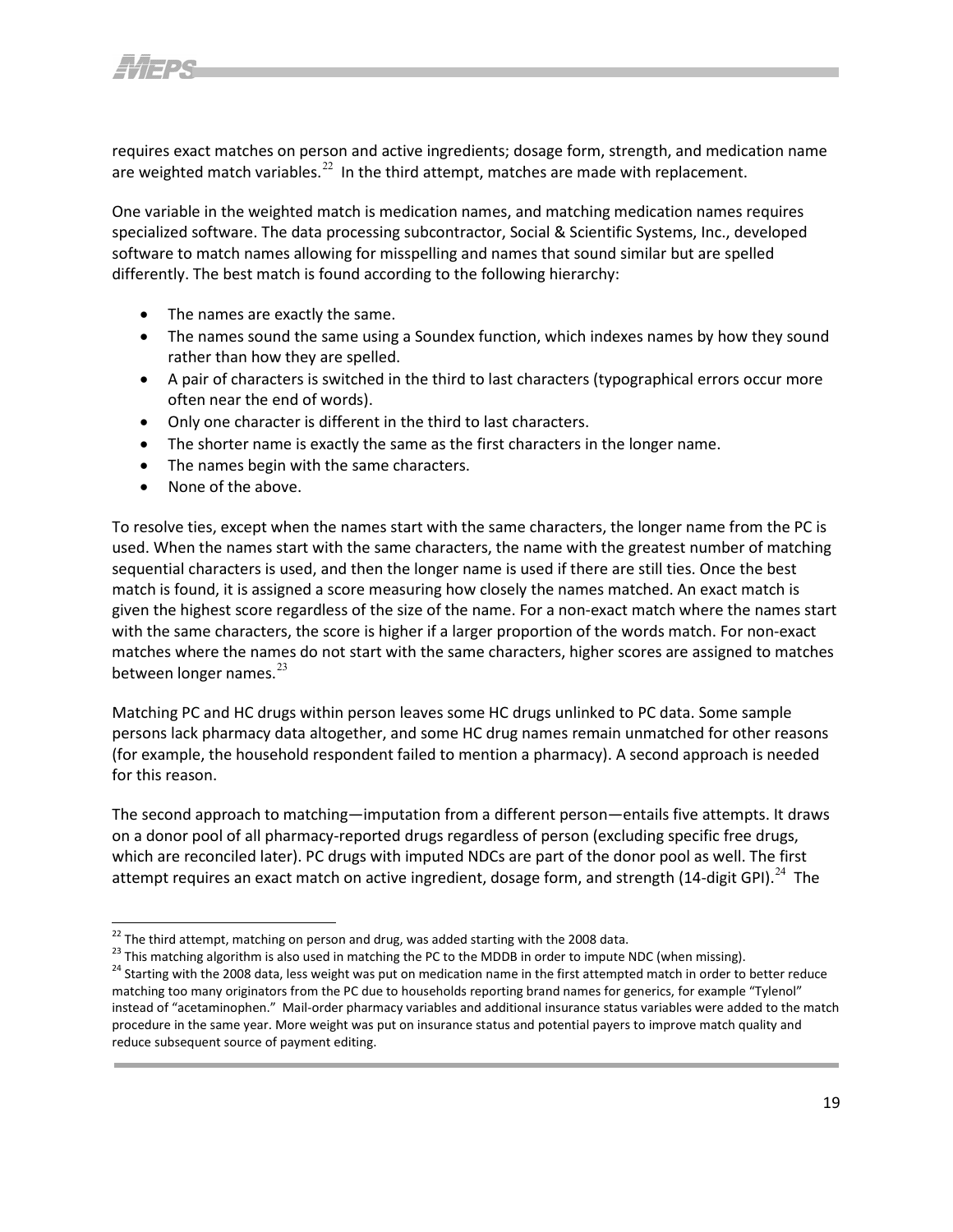second attempt requires an exact match on active ingredient and dosage form (12-digit GPI).<sup>[25](#page-24-2)</sup> The third requires an exact match on active ingredient (8-digit GPI), and the fourth requires an exact match on drug group (4-digit GPI). The fifth attempt does not require any exact matching. Weighted match variables used in all five attempts are: the medication name, number of months per acquisition in the round, insurance status and potential payment sources for the person, name of the pharmacy, whether the HC respondent reported the person used any mail-order pharmacies, and the person's age, sex, medical conditions, geographic region and division, urbanicity, employment status, and self-reported health status. The type of health insurance coverage is used because it affects prices and rates of generic substitution.

In 2011, a match variable was added to all five attempts to account for variation in the level of benefits, which depends on the person's intensity of health care utilization. For example, insurance benefits vary depending on whether someone has met their deductible for the year. A proxy for the person's utilization is the cumulative number of HC-reported acquisitions of all drugs in the prior and current rounds of the calendar year. This variable accounts somewhat for differences in benefit generosity between high and low users such as the donut hole and out-of-pocket maximums.

After matching drug name to drug name, the HC and PC drug records are expanded into acquisitions, as mentioned above. Each drug name reported in the HC interview is fanned out to the number of acquisitions the household reported; each PC drug, a set of aggregated PC acquisitions, is unrolled back into distinct acquisitions as originally reported in the PC. Then each HC acquisition is paired with a PC acquisition within the drug-to-drug matched set. Because the household actually reports only the number of acquisitions, they have no natural order. Therefore, the acquisitions take the date order of the PC acquisitions; the order is preserved only in the unique record identifiers.<sup>[26](#page-24-3)</sup> When the household and pharmacy report the same number of acquisitions, then the pairing is one-to-one by the date order in the PC. Otherwise, if the number of acquisitions differs between the HC and PC, then the PC acquisitions are paired with the HC acquisitions in a randomization process that follows the date order of the PC and the unique identifiers of the acquisitions in the HC. Note that when the drug match is imputed, the order of acquisitions represented by the record identifier may not be analytically useful because the date order is from a different person or round.

Table 9 summarizes the results of matching pharmacy data to household data in 2011. More than twothirds (68.5 percent) of drugs were acquired by those sample members who had any pharmacy data. Matching was highly successful for these drugs: 83.7 percent (line 5) of their acquisitions were from their own pharmacies. The imputed pharmacy matches—acquisitions not matched within the person made good use of the information given by household respondents: 96.4 percent (line 10) were matches to the active ingredient of the drug reported by the household.

<span id="page-22-0"></span>In the 2011 PC donor database, 42 percent of acquisitions remained unmatched to the HC. A validation study found that household respondents reported as many acquisitions as were found in claims data,

l

<span id="page-22-1"></span><sup>&</sup>lt;sup>25</sup> This attempt was added starting with the 2008 data.<br><sup>26</sup> Prior to the 2008 data, PC acquisitions were selected at random with replacement. The change in 2008 resulted in more PC data being matched to the HC.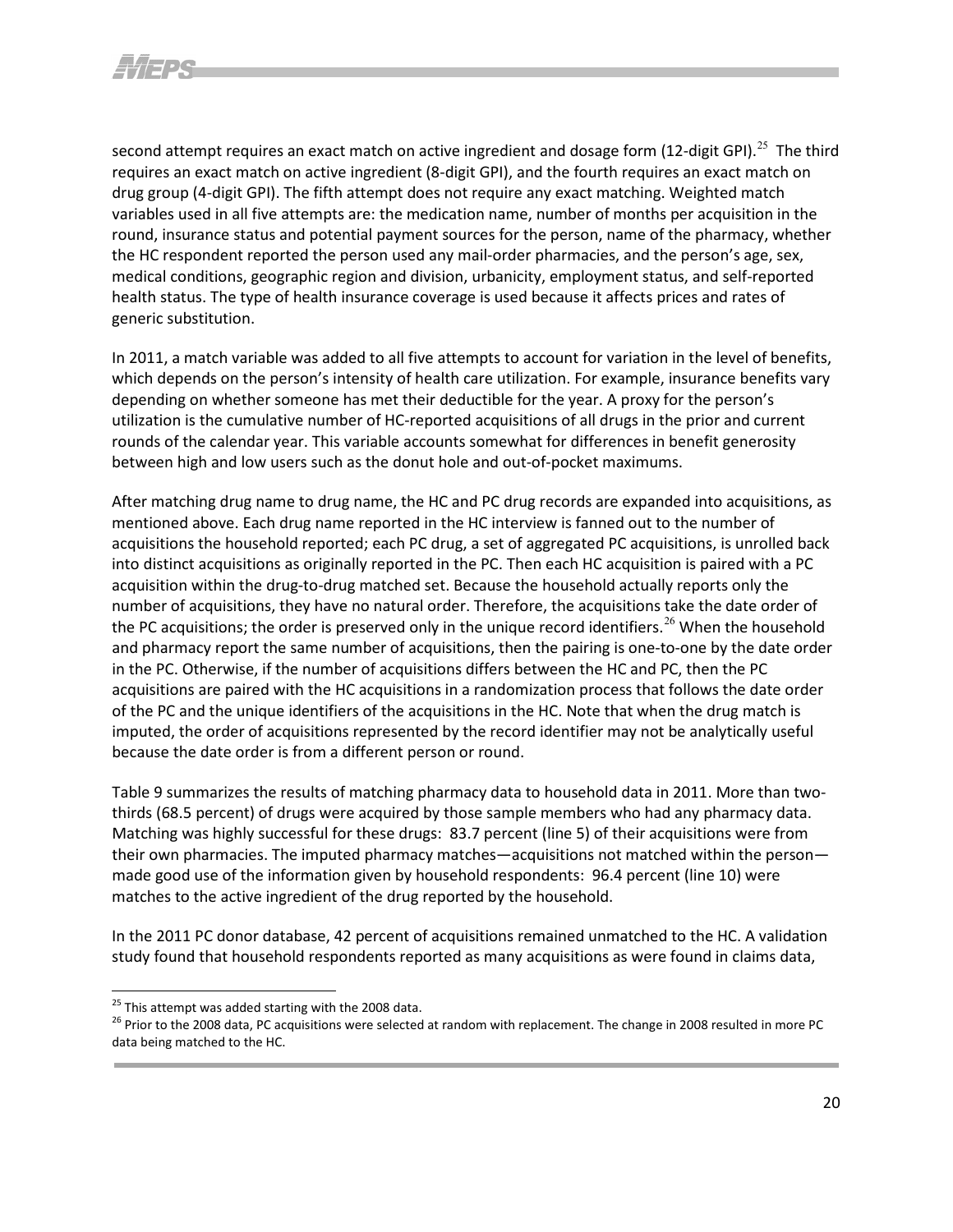but households reported fewer drugs and more acquisitions per drug. The drugs acquired but not reported by the household tended to be for short-term use. They entailed fewer acquisitions and included many anti-infectives, topical agents, and pain medications (Hill, Zuvekas, Zodet 2011).

# <span id="page-23-0"></span>*Editing Matched Data*

This section describes six sets of edits that apply to the matched HC-PC data, including supplemental data merged onto the file to enhance analytic utility. The six sets of edits are:

- Free antibiotics, anti-diabetics, and prenatal vitamins. This edit allows a price of zero for certain free acquisitions, such as antibiotics, from chain pharmacies offering free drug programs.
- Federal pharmacy prices. This edit improves the accuracy of prices of acquisitions from federal pharmacies.
- Reconciling payments for self-filers and diabetic products. This edit reconciles the householdand pharmacy-reported payment information.
- Editing year in Round 3. This edit allocates purchases reported in the third interview, which covers parts of two calendar years, to each year.
- Medicare Part D and private insurance. This edit changes the payer from private insurance to Medicare Part D for certain people's acquisitions.
- Resolving payer inconsistencies arising from imputation. This edit reconciles differences in payers related to having matched across persons.

#### <span id="page-23-1"></span>*Free antibiotics, anti-diabetics, and prenatal vitamins*

Under certain conditions, payment data are edited for the free antibiotics and prenatal vitamins that pharmacies report. Among the household-reported acquisitions matched to a different person's pharmacy data, all the price and payment variables are set to zero for selected free antibiotics, antidiabetics, and vitamins. This editing rule applies only if the household respondent reported the person used only one pharmacy, that pharmacy chain had a free antibiotic, antidiabetic, or prenatal vitamin program, and the antibiotic, anti-diabetic, or prenatal vitamin was included in the chain's program. In addition, to maintain the pharmacy chain's confidentiality for prices of other purchases, the person must have resided in a state with two or more pharmacy chains with free programs.<sup>[27](#page-25-1)</sup> In the 2011 data, 46 acquisitions were edited to a price of zero.

#### <span id="page-23-2"></span>*Federal pharmacy prices*

l

A federal price list is used to determine prices for acquisitions from federal pharmacies.<sup>[28](#page-26-2)</sup> For each NDC, the lowest price on the list is used. These prices reflect the government's cost of acquiring medicines, so an estimate of dispensing costs is added.

<span id="page-23-4"></span><span id="page-23-3"></span><sup>&</sup>lt;sup>27</sup> This editing rule was first implemented for the 2008 data, the year free antibiotic programs began to spread.<br><sup>28</sup> Prior to the 2008 data, prices were imputed from other PC acquisitions.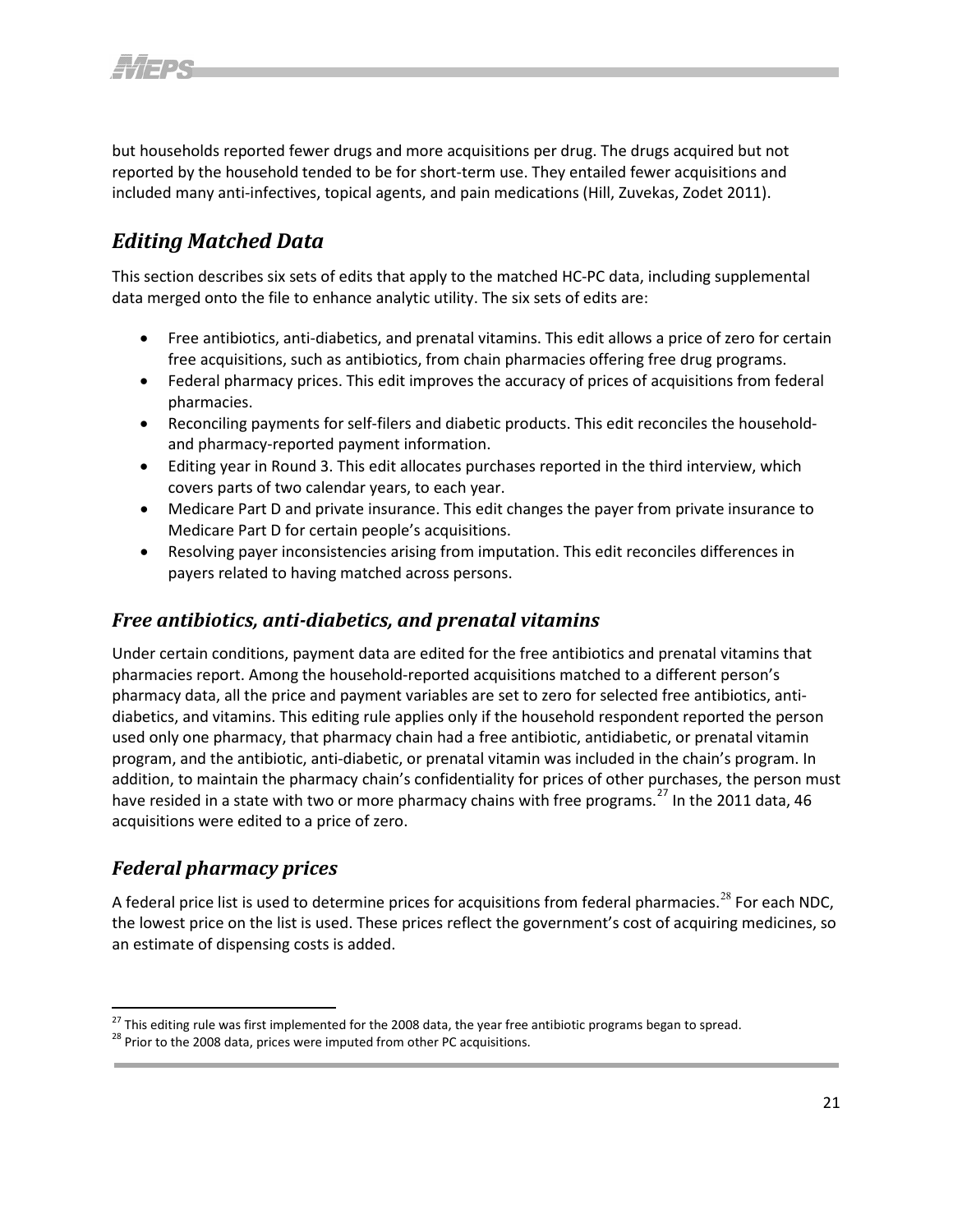Federal prices are assigned to acquisitions in three situations. These situations are defined by information from both the HC and PC.

- The PC data are from a federal pharmacy that did not report payment information and the HC and PC acquisitions match on person and round.
- The household respondent reported the person used only federal pharmacies in that round.
- The household respondent reported the person used at least one federal pharmacy in that round and the PC data are from a federal pharmacy that did not report payment information.

In these three situations, the federal price is merged onto the matched HC-PC acquisition by the pharmacy-reported NDC. However, sometimes the NDC from the PC does not exactly match a drug on the federal price list—because the NDC is imputed, or because there is no negotiated price with the manufacturer of the drug. In these cases, instead of NDC, the match is by active ingredient, dosage form, and strength (14-digit GPI) with drug name as a weighted match variable. The pharmacy-reported NDC, whether reported or imputed, is replaced with the one selected from the federal price list. The remaining cases retain the price from the PC (whether reported or imputed), because the federal price schedule does not include every drug.

For the acquisitions with prices taken from the federal price list, the out-of-pocket and federal payments are set using federal program rules and the amount the household respondent reported as the out-ofpocket payment for the last acquisition of any drug in the round.

In the 2011 data, 1,717 acquisitions were assigned federal prices.

#### <span id="page-24-0"></span>*Reconciling payments for self-filers and diabetic products*

For most HC family members, only the out-of-pocket payment for the last acquisition of any drug in the round is collected in the HC interview. For self-filers, however, complete payment information by source for the last acquisition of each drug is requested, as it is for diabetic supplies and equipment. Therefore, two sets of information about payments are available in these cases—one from the household and the other from the pharmacy. MEPS reconciles the two sets of payment information based on their relative reliability.

<span id="page-24-1"></span>Prior to reconciliation, the HC payment data are reviewed to ascertain whether there were reporting errors in payment amounts. The process is an abbreviated version of the process used for the PC. The household-reported price (sum of reported payments) is compared to the AWUP calculated from the MDDB using the quantity and patent status from the pharmacy. Specifically, the HC RUP is calculated as the sum of household-reported payments divided by the pharmacy-reported quantity.<sup>[29](#page-27-0)</sup> The thresholds are the same as those applied to the PC (table 6).

<span id="page-24-3"></span><span id="page-24-2"></span> $^{29}$  This RUP is different from the RUP based entirely on PC data, which was used to edit the PC data.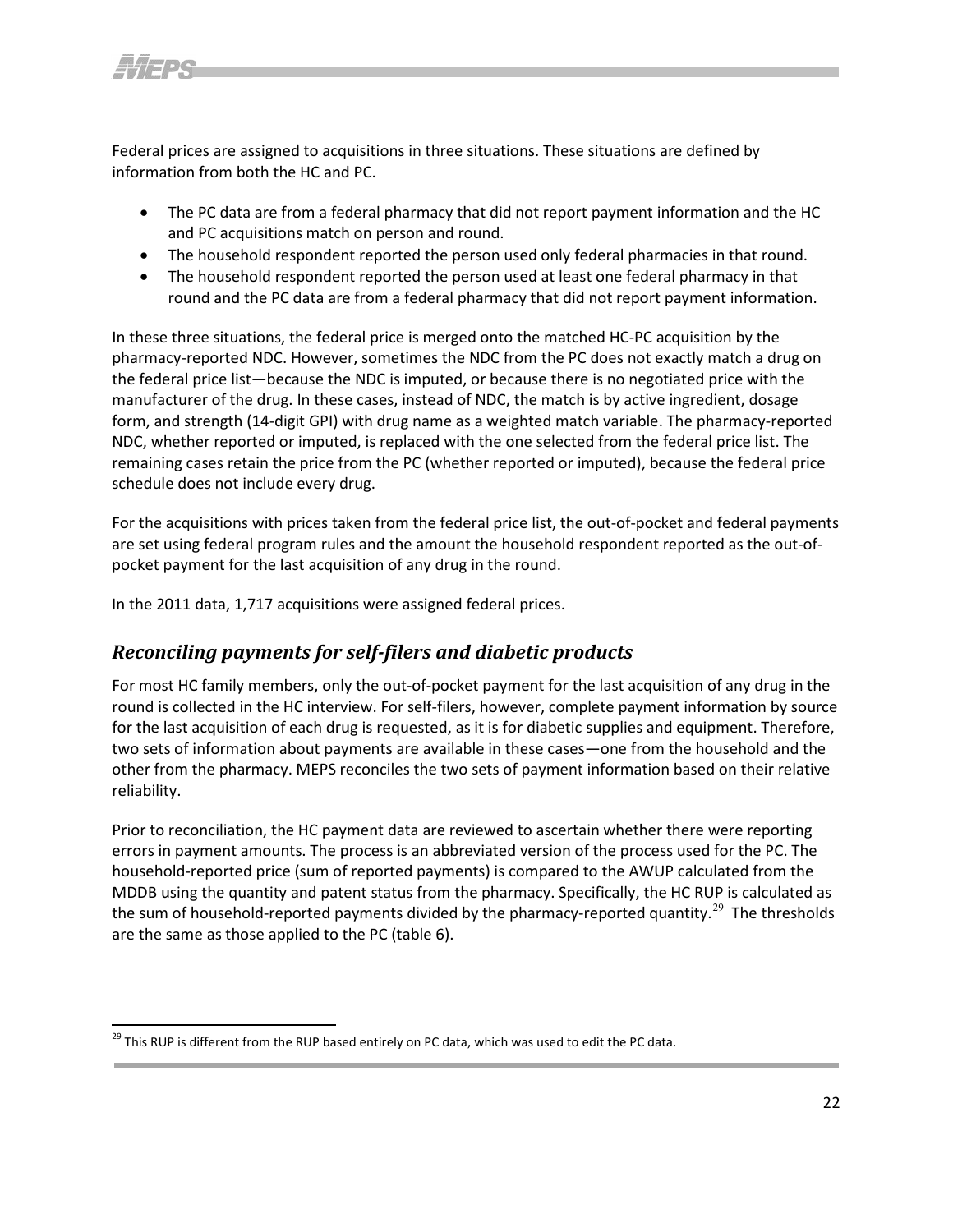- If no household payment information is missing and the RUP ≥ AWUP  $\times$  0.65, 0.20, or 0.03, depending on the product's patent status, then editing for the acquisition is complete (506 acquisitions).
- If one or more household-reported payment sources is missing; the sum of payments is within \$5 of the total charge; and RUP ≥ AWUP× 0.75, 0.70, or 0.15, depending on the product's patent status (see table 6); then the missing payment amounts are set equal to zero ([30](#page-27-1) acquisitions).<sup>30</sup>

The following hierarchy of rules is applied to reconcile the payments reported by the household and pharmacy.

- If all the HC payment data are missing or zero, then the PC payment data are used (5,282 acquisitions).
- If at least one HC payment source is missing and the sum of HC payments equals the PC, then the HC payments are used and the missing value is set to zero (61 acquisitions).
- If at least one HC payment source is missing and the sum of HC payments exceeds the PC, then the PC price is used. The price is allocated to payers using the proportions reported in the HC (370 acquisitions).
- If at least one HC payment source is missing and the sum of HC payments is less than the PC price, then the PC price and HC payment amounts are used. The missing HC amount is set equal to the difference between the price and the sum of the HC payments (908 acquisitions).  $31$

#### <span id="page-25-0"></span>*Editing year in Round 3*

 $\overline{\phantom{a}}$ 

In the third interview, in which the reference period spans the later part of one year and the early part of the next, for each drug name, the household respondent is asked to report both the number of times the drug was obtained since the last interview and the number of those times the drug was obtained in theprevious year.<sup>32</sup> When this information is missing for a drug, the number of acquisitions is allocated to each year. The allocation is based on the date the person started taking the medication and, for drugs with PC data exactly matched to the HC on person and round, the number of acquisitions reported by pharmacies in each year. $33$  Otherwise, acquisitions are distributed in proportion to the duration of

 $^{30}$  Prior to the 2008 data, these two edits did not vary with patent status, quantity dispensed, or AWUP; a minimum \$30 sum of payments was used instead. For the 2008 data, the thresholds for both edits were 0.5, 0.3, 0.15 (see footnote 13).<br><sup>31</sup> If more than one HC payment source is missing, then the difference is assigned to the first missing pa following descending order: Medicare, Medicaid, private insurance, CHAMPVA, TRICARE, other Federal coverage, State or local

<span id="page-25-1"></span>

coverage, Workers' Compensation, other insurance, or out-of-pocket.<br><sup>32</sup> The second question, to determine the number of fills in the last year, was added to the 2000 MEPS HC.<br><sup>33</sup> When the household reports no more than t allocated to the prior year. Prior to 2008, the household-reported fills in excess of those reported by the pharmacies for the prior year were randomly assigned to either year in proportion to the duration of Round 3 in each year. Starting with the 2008 data, these fills were assigned to the current year. The previous method accounted for persons for whom not all pharmacies provided data, but most persons reportedly used only one pharmacy. The change for the 2008 data has no impact on aggregate analyses using annual data. The documentation for the Panel 12 longitudinal file (HC-122) describes the types of analyses for which the change may be important and contains detailed suggestions for data users.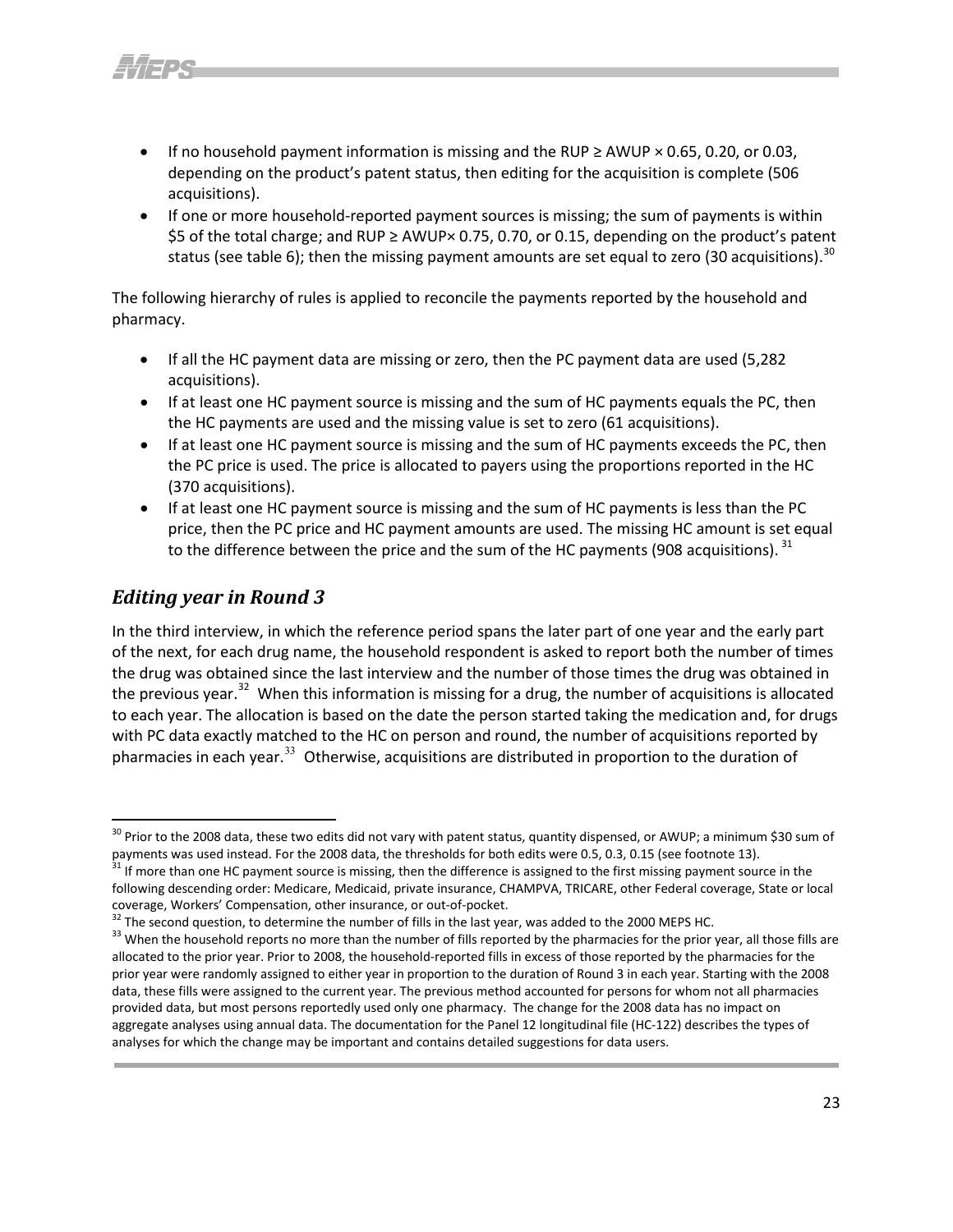Round 3 in each year. After this allocation, there were 313,747 acquisitions in 2011, and this is the number of acquisitions (records) on the public use file.

#### <span id="page-26-0"></span>*Medicare Part D and private insurance*

For Medicare beneficiaries, some private insurance payments are assumed to be Medicare Part D. This edit only applies to acquisitions for which the pharmacy data are matched from the beneficiary's pharmacies, not imputed from another person. For a beneficiary who has an acquisition with a private payment and, according to the HC, has Part D coverage, the private payment is assumed to be from a Medicare Part D plan. In addition, for an elderly person who has an acquisition with a private payment and, according to the HC, lacks private drug coverage, the private payment is assumed to be from a Medicare Part D plan. This edit applied to 3,017 acquisitions in 2011.

An error occurred for the years 2006 and 2007. Private payments were also assumed to be Medicare Part D for elderly persons with private insurance, again only for acquisitions with pharmacy data matched from the beneficiary's pharmacies, not imputed from another person. This error caused a substantial over-representation of Medicare expenditures and under-representation of private expenditures in the 2007 data.

#### <span id="page-26-1"></span>*Resolving payer inconsistencies arising from imputation*

As addressed above, matching pharmacy data to drug names reported in the HC is based primarily on the drug group, therapeutic class, active ingredients, dosage form, and strength. Additional criteria include insurance status and potential third-party payers (although, due to small cell sizes, these variables are not required to match exactly in the second approach to matching, imputation from another person). Despite high-quality drug-to-drug matching, inconsistency in payment patterns can result. The donor acquisition and recipient acquisition may have different payers. For example, the pharmacy- (donor-) reported third-party payments can be from an insurer that, according to the HC, did not provide coverage to the sample person (recipient). This section describes the methods used to identify and resolve these inconsistencies

Acquisitions with inconsistencies are defined as those for which the HC-reported insurance coverage differs between the donor drug record and recipient drug record.<sup>[34](#page-28-3)</sup> Both the donor and recipient records are classified using a hierarchy of combinations of insurance (see table 10). The classification reflects common situations that relate to the types of third-party payers and amount paid out of pocket. The most common situation is having only one type of insurance for the entire round, but the

<span id="page-26-2"></span><sup>&</sup>lt;sup>34</sup> Between 1996 and 2007, inconsistencies were defined directly as differences between types of insurance and specific payments (Moeller et al. 2001). However, because acquisitions paid entirely out of pocket were always consistent, this method was biased toward out-of-pocket spending. Improvements in the resolution of inconsistencies, which were first implemented for the 2008 data, also better account for the complexity of individuals' insurance coverage, increase the prevalence of copayments relative to coinsurance, and allow for payments by insurers not reported by the household, because households do not perfectly report insurance status (Hill 2007–08; Hill, Zuvekas, Zodet 2012; State Health Access Data Assistance Center 2010).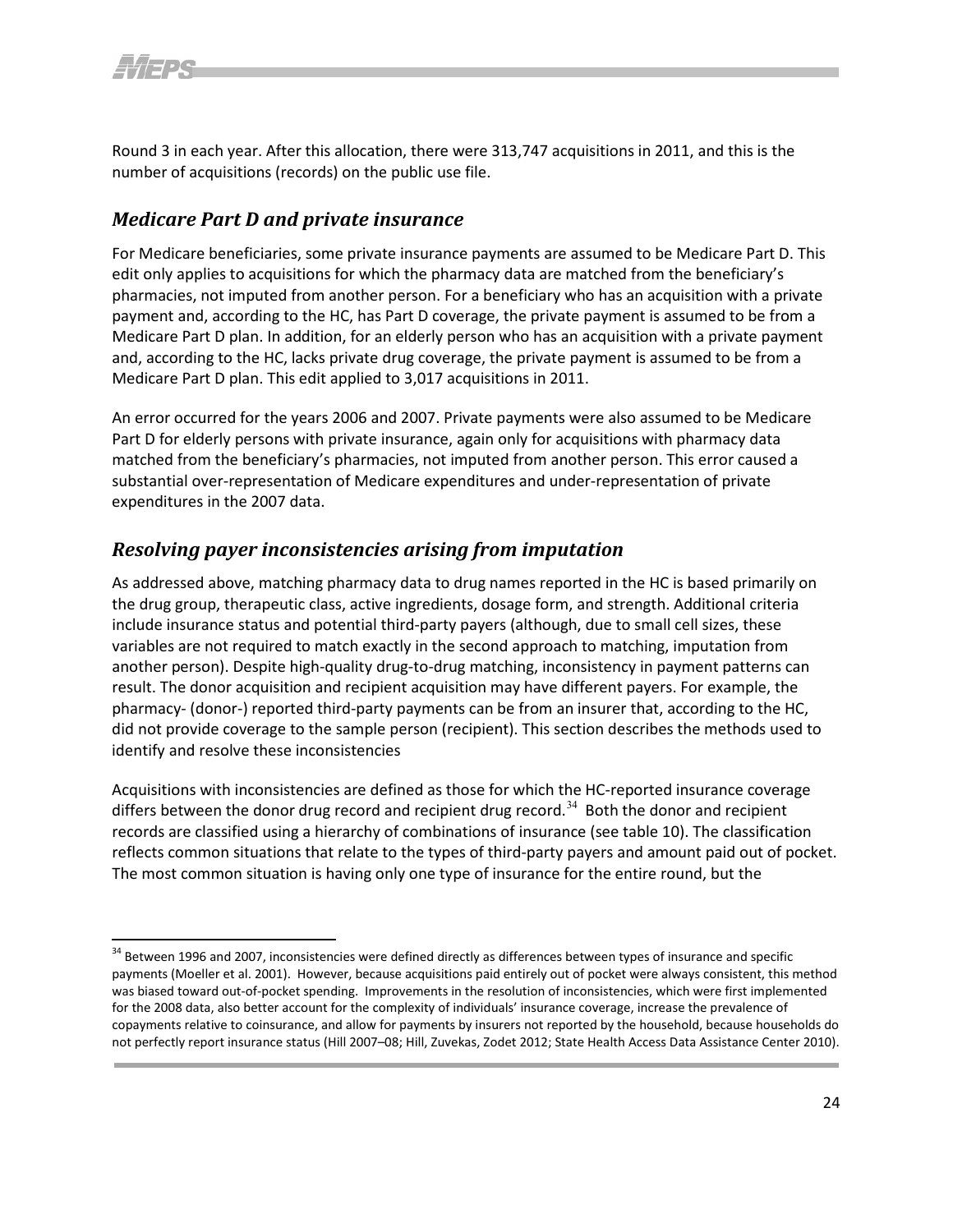classification accounts for other situations as well.<sup>[35](#page-29-1)</sup> When the donor and recipient have different insurance classifications, they are considered inconsistent.

Most situations of inconsistency between a donor's sources of payment and the recipient's insurance require editing or additional imputation for resolution. However, resolving inconsistency between insurance and payers is unnecessary in several situations. First, acquisitions with prices taken from the federal price list are defined as consistent, because third-party payments have already been edited. Second, acquisitions edited using HC payment data are also consistent, because only the HC data are used. Third, free acquisitions are consistent, because there are no payments.

In three other rare situations, editing makes imputation unnecessary. First, if the person has only one acquisition in the round then the information collected in the HC about the usual third-party payer and last out-of-pocket amount is used and the PC source-of-payment data are discarded (1,337 acquisitions in 2011). Second, payments for Medicare Part B drugs for Medicare beneficiaries are allocated to Medicare (63 acquisitions). For acquisitions that appear to occur after the person has entered the Medicare Part D donut hole, 95 percent of the price is allocated to Medicare and 5 percent to out-ofpocket (6 acquisitions).

The method for correcting the remaining inconsistencies (39,285 acquisitions) is to impute the distribution of payments from an acquisition with consistent payments using a hot-deck procedure. The donor pool is composed of acquisitions with consistent payments: those where the PC data were matched within the person to the HC as well as those for which consistency was imposed by editing, with the exception of free acquisitions, because they lack payment data. A donor is drawn from this donor pool with replacement. Class variables are, in order of importance: insurance classification, price categories, patent status, whether any mail-order pharmacies were used by the person in the round, drug group, therapeutic class, active ingredients, dosage form, and strength. Except for insurance status, if there are fewer donors than recipients in a cell, then cells are collapsed until the ratio of donors to recipients is at least 1:1.

Payment information from the new donor acquisition is used to impute third-party amounts and either copayments or out-of-pocket coinsurance payments. Copayments, including values of zero, are always imputed for Medicaid, the VA, and TRICARE. For example, if the donor has a Medicaid payment, then the recipient acquisition's out-of-pocket amount is set equal to the donor acquisition's, and the recipient Medicaid payment is set equal to the recipient price less the donor out-of-pocket amount, preserving the total. For the remaining third-party payers, either a copayment or coinsurance is imputed, depending on the whether the donor's out-of-pocket amount is a whole number. If the donor acquisition is generic and the out-of-pocket amount is a whole number, or the out-of-pocket amount is a round multiple of \$5, then the copayment is imputed, and the third-party amount is set as the difference between the price and copayment, preserving the total. Otherwise, the donor acquisition is treated as a coinsurance case. The proportion of the donor acquisition's price paid out of pocket and by

<span id="page-27-3"></span><span id="page-27-2"></span><span id="page-27-1"></span><span id="page-27-0"></span><sup>&</sup>lt;sup>35</sup> Starting with the 2011 data, two insurance categories were added to improve consistency related to the Medicare Part D donut hole.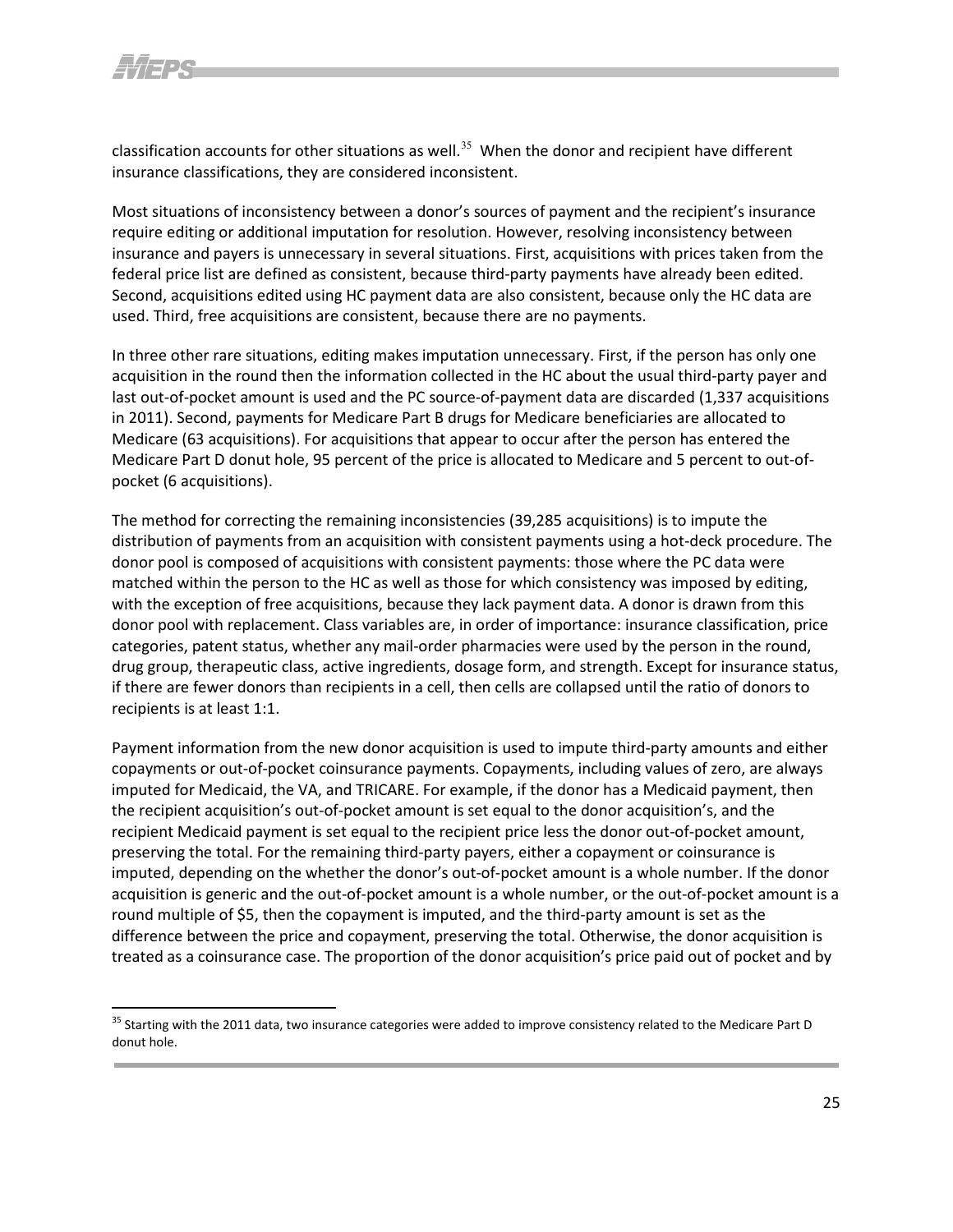each third-party payer is calculated. The recipient acquisition's price is distributed in the same proportions to calculate the recipient out-of-pocket amount and payments by each third-party payer.

#### <span id="page-28-0"></span>*Additional variables*

Two sets of variables are merged onto the dataset for release to the public: therapeutic classes and FDA pregnancy categories. The source is Cerner Multum, Inc.'s Multum Lexicon database.<sup>[36](#page-30-0)</sup> These variables are merged onto the file by NDC.

#### <span id="page-28-1"></span>*Editing for confidentiality*

Prior to releasing the data to the public, the data are reviewed by a pharmacist consultant to ensure the confidentiality of the sample members. Drugs that are rarely used or are associated with very rare conditions, particularly orphan drugs, are censored. In these cases, the drug name is replaced with a more general therapeutic class name and the NDC is set to missing. Confidentiality protection affected less than 1 percent of acquisitions in 2011.

<span id="page-28-3"></span><span id="page-28-2"></span><sup>&</sup>lt;sup>36</sup> These variables were first added to the prescription drug PUF for the 2002 data. For previous years, they are available on a supplementary data file (HC-068).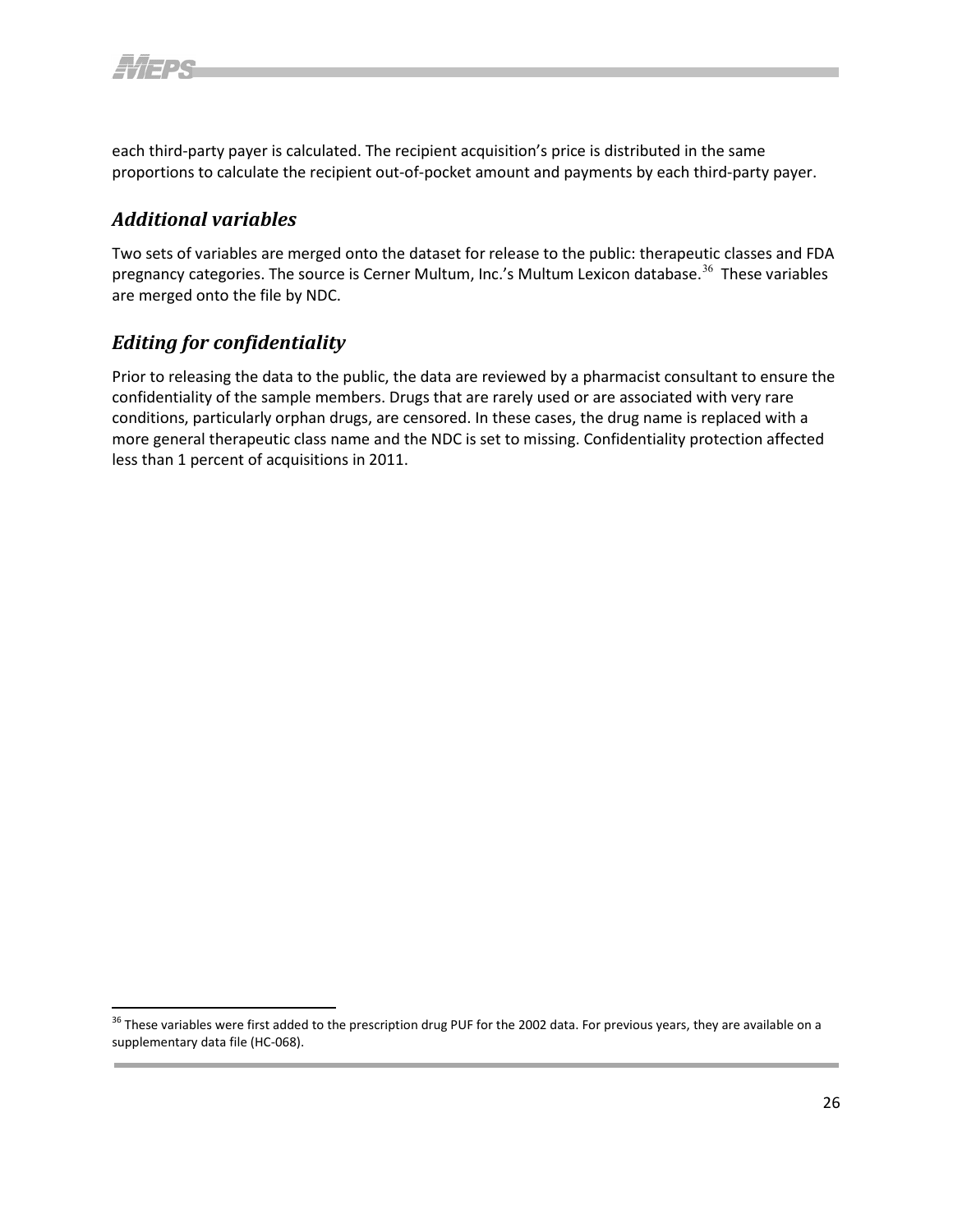# <span id="page-29-0"></span>*References*

Cohen, J. *Design and Methods of the Medical Expenditure Panel Survey Household Component.* MEPS Methodology Report No. 1. AHCPR Pub. No. 97-0026. Rockville, MD: Agency for Health Care Policy and Research, 1997[. http://www.meps.ahrq.gov/mepsweb/data\\_files/publications/mr1/mr1.](http://www.meps.ahrq.gov/mepsweb/data_files/publications/mr1/mr1.pdf)pdf

Cohen, J., Taylor, A. The provider system and the changing locus of expenditure data: survey strategies from fee-for-service to managed care. *Informing American Health Care Policy: The Dynamics of Medical Expenditure and Insurance Surveys, 1977*−*1996 (Chapter 4),* 57−62. The Jossey Bass Health Series—First Edition.

Cohen, S. *Sample Design of the 1996 Medical Expenditure Panel Survey Household Component.* MEPS Methodology Report No. 2. AHCPR Pub. No. 97-0027. Rockville, MD: Agency for Health Care Policy and Research, 1997[. http://www.meps.ahrq.gov/mepsweb/data\\_files/publications/mr2/mr2.](http://www.meps.ahrq.gov/mepsweb/data_files/publications/mr2/mr2.pdf)pdf

Cohen, S. Design Strategies and Innovations in the Medical Expenditure Panel Survey. *Medical Care,* July 2003: 41(7) Supplement: III-5–III-12.

Cohen S., Carlson, B. A Comparison of Household and Medical Provider Reported Expenditures in the 1987 NMES. *Journal of Official Statistics,* Vol. 10, No. 1, 1994, p 3−29.

Ezzati-Rice, T.M., Rohde, F., Greenblatt, J. *Sample Design of the Medical Expenditure Panel Survey Household Component, 1998*–*2007.* Methodology Report No. 22. Rockville, MD: Agency for Healthcare Research and Quality, 2008.

[http://www.meps.ahrq.gov/mepsweb/data\\_files/publications/mr22/mr22.](http://www.meps.ahrq.gov/mepsweb/data_files/publications/mr22/mr22.pdf)pdf

Hill S.C. 2007–08. "The Accuracy of Reported Insurance Status in the MEPS." Inquiry 44(4): 443-468.

Hill, S.C., Zuvekas, S.H., Zodet, M.W. "Implications of the Accuracy of MEPS Prescription Drug Data for Health Services Research." *Inquiry*, Vol. 48, No. 3, 2011, p. 242-259.

Hill, S.C., Zuvekas, S.H., Zodet, M.W. "The Validity of Reported Part D Enrollment in the MEPS." *Medical Care Research and Review*, Vol. 69, No. 6, 2012, p. 737-750.

Machlin, S.R., Dougherty, D.D. *Overview of Methodology for Imputing Missing Expenditure Data in the Medical Expenditure Panel Survey.* Methodology Report No. 19. Rockville, MD: Agency for Healthcare Research and Quality, 2007.

[http://www.meps.ahrq.gov/mepsweb/data\\_files/publications/mr19/mr19.](http://www.meps.ahrq.gov/mepsweb/data_files/publications/mr19/mr19.pdf)pdf

<span id="page-29-1"></span>Machlin, S.R., Taylor A.K. *Design, Methods, and Field Results of the 1996 Medical Expenditure Panel Survey Medical Provider Component.* MEPS Methodology Report No. 9. AHRQ Pub. No. 00-0028. Rockville, MD: Agency for Healthcare Research and Quality, 2000. [http://www.meps.ahrq.gov/mepsweb/data\\_files/publications/mr9/mr9.](http://www.meps.ahrq.gov/mepsweb/data_files/publications/mr9/mr9.pdf)pdf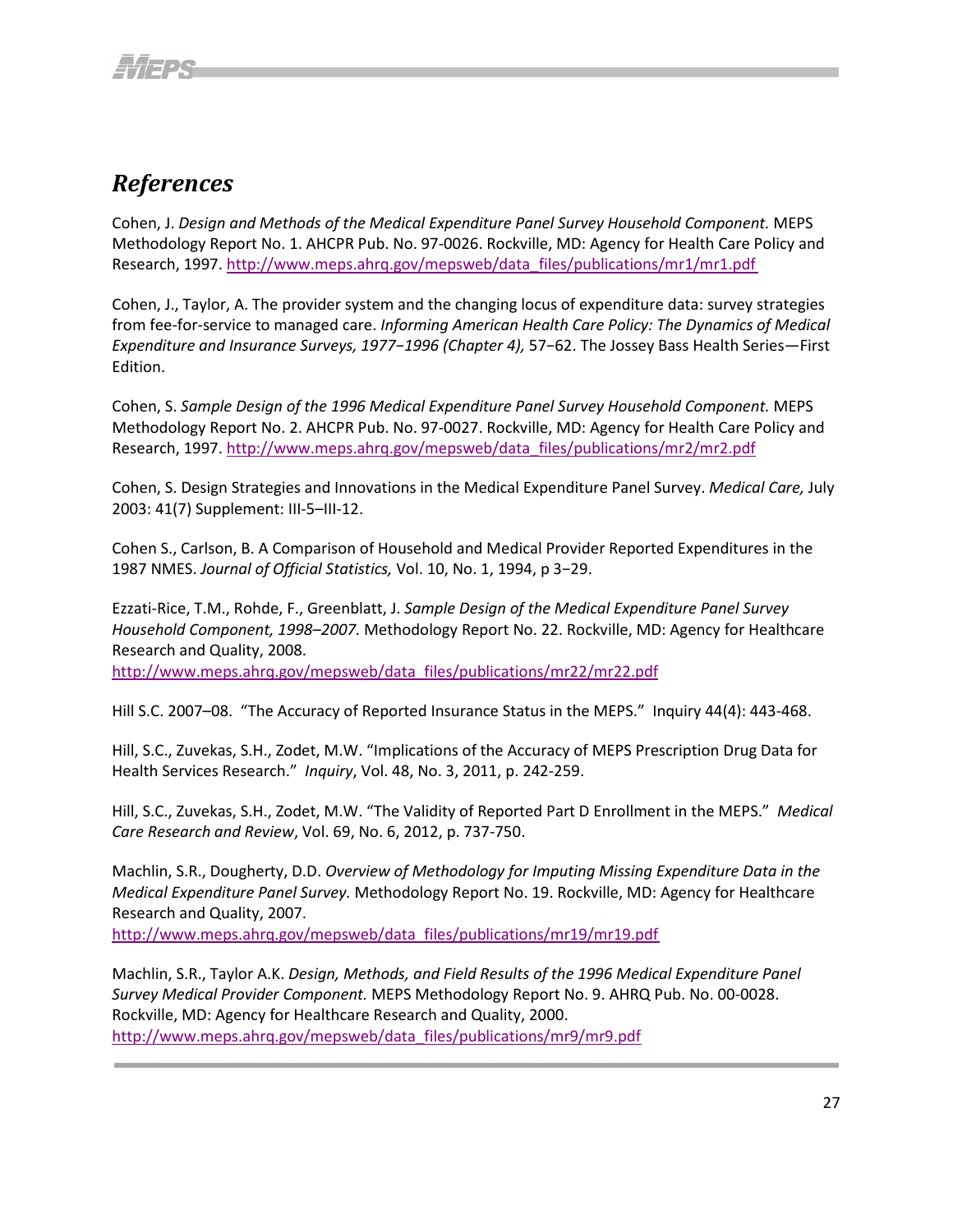

Master Drug Data Base (MDDB<sup>®</sup>), Version 2.5. *Documentation Manual*. Indianapolis, IN: Wolters Kluwer Health, Inc., 2005.

Moeller J.F., et. al. *Outpatient Prescription Drugs: Data Collection and Editing in the 1996 Medical Expenditure Survey (HC-010A)*. MEPS Methodology Report No. 12. AHRQ Pub. No. 01-0002. Rockville, MD: Agency for Healthcare Research and Quality, 2001. [http://www.meps.ahrq.gov/mepsweb/data\\_files/publications/mr12/mr12.](http://www.meps.ahrq.gov/mepsweb/data_files/publications/mr12/mr12.pdf)pdf

State Health Access Data Assistance Center, National Center for Health Statistics, Department of Health and Human Services Assistant Secretary for Planning and Evaluation, Agency for Healthcare Research and Quality, Centers for Medicare and Medicaid Services, and U.S. Census Bureau. 2010. *Phase VI Research Results: Estimating the Medicaid Undercount in the Medical Expenditure Panel Survey Household Component (MEPS-HC).* Suitland, MD: Census Bureau [accessed on March 12, 2014]. Available online: [http://www.census.gov/did/www/snacc/docs/SNACC\\_Phase\\_VI\\_Full\\_Report.pdf](http://www.census.gov/did/www/snacc/docs/SNACC_Phase_VI_Full_Report.pdf) 

Zodet, M.W., Hill, S.C., Zuvekas, S.H. "Assessing the accuracy of prescription drug purchase data for Medicare beneficiaries in the Medical Expenditure Panel Survey." *American Statistical Association Proceedings*, 2010.

<span id="page-30-0"></span>Zodet, M., Hill, S.C., Miller, G.E. *Comparison of Retail Drug Prices in the MEPS and Market Scan: Implications for MEPS Editing Rules*. Agency for Healthcare Research and Quality Working Paper No. 10001, February 2010.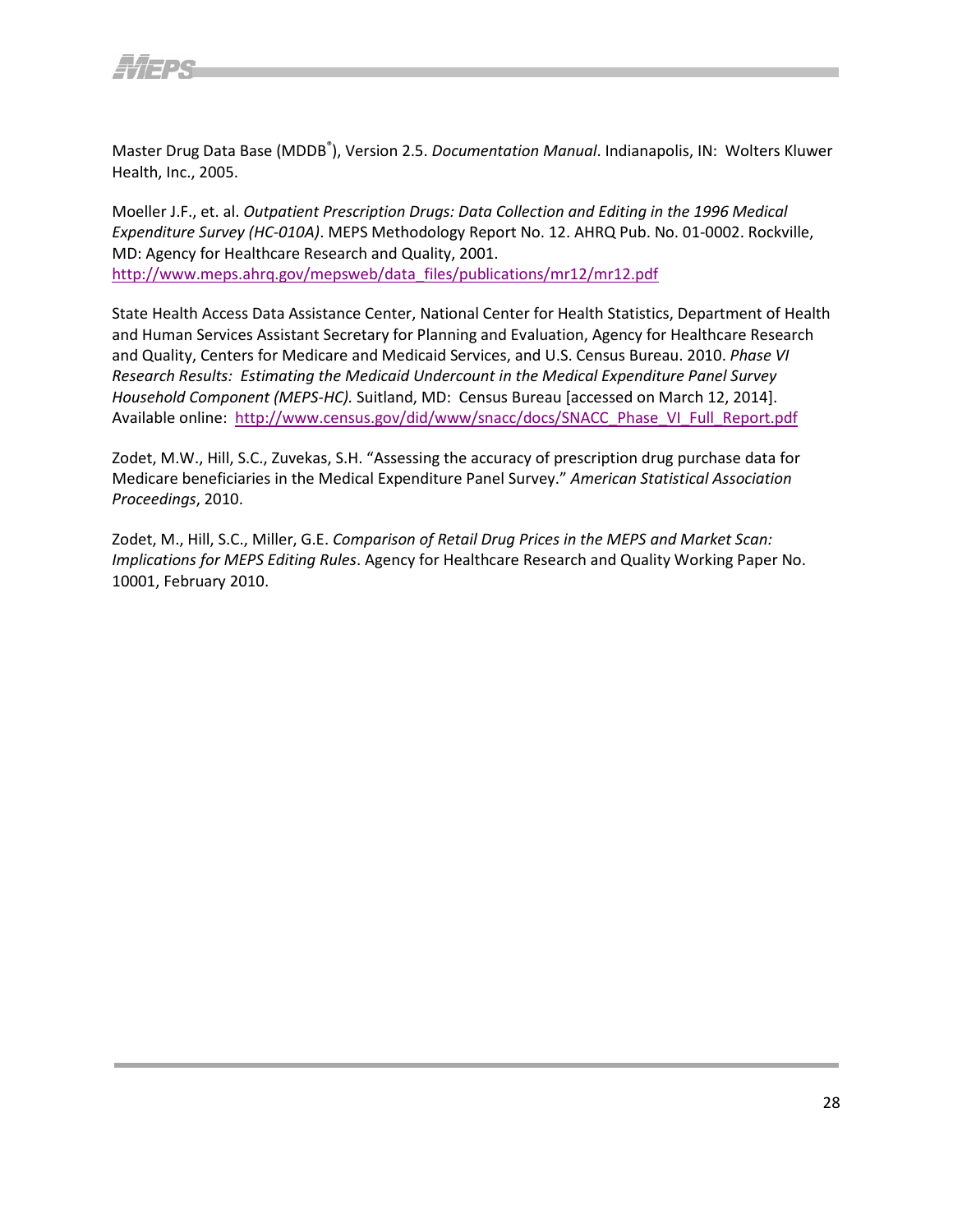| Data set and unit (number)                                                                   | Variable to be imputed                         | Percentage with<br>editing or<br>imputation |
|----------------------------------------------------------------------------------------------|------------------------------------------------|---------------------------------------------|
| HC data<br>Unique drug names reported for a person in a round<br>(132, 874)                  | Number of acquisitions                         | 6.9%                                        |
| <b>PC</b> data<br>Unique acquisitions of a drug in a year (252,176)                          | NDC.<br>Quantity<br>Third-party payer<br>Price | 5.1%<br>0.7%<br>26.3%<br>28.1%              |
| <b>Matched HC-PC data</b><br>Unique drug names reported for a person in a round<br>(132.874) | Drug details                                   | 45.2%                                       |

#### **Table 1. Summary of editing and imputation rates for key variables, 2011**

#### **Table 2. Method used to impute the number of acquisitions in the Medical Expenditure Panel Survey Household Component, 2011**

|                                               | <b>Number</b> | Percentage |
|-----------------------------------------------|---------------|------------|
| Person-round-drugs requiring imputation       | 5.939         | 100.0%     |
| Exact match to HC donor pool on:              |               |            |
| Active ingredients, dosage form, and strength | 5.884         | 99.1%      |
| Active ingredients and dosage form            | 22            | 0.4%       |
| Active ingredients                            | 20            | 0.3%       |
| Drug group                                    | 13            | 0.2%       |

**Note:** A person-round-drug is a unique drug name within a person and round. Matching used Wolters Kluwer's Generic Product Identifier to identify drug names with the same active ingredients.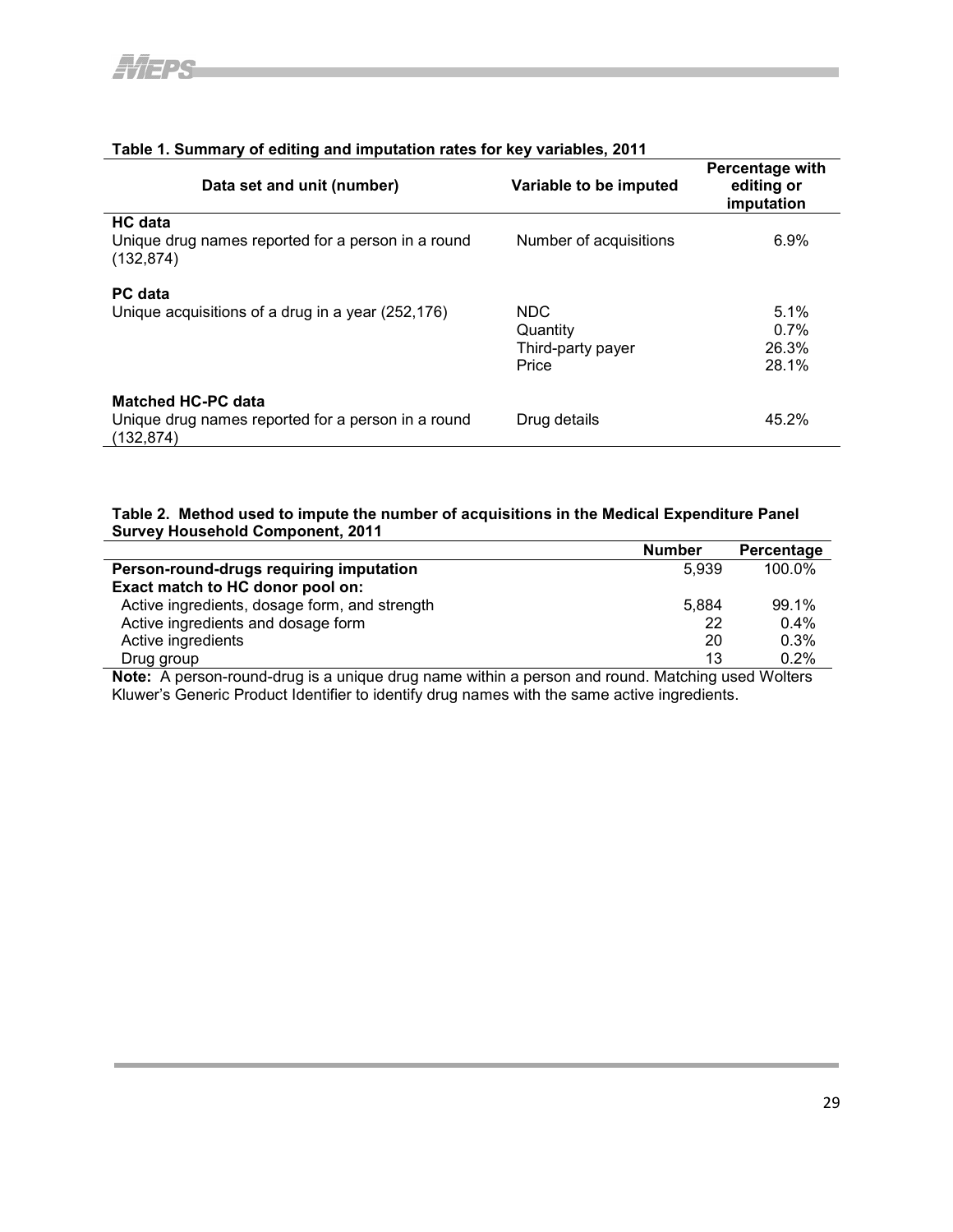|                   |               | <b>Pharmacies</b>    | Person-pharmacy pairs |            |  |
|-------------------|---------------|----------------------|-----------------------|------------|--|
|                   | <b>Number</b> | Number<br>Percentage |                       | Percentage |  |
| Eligible sample   | 7.420         | 100.0%               | 17.414                | 100.0%     |  |
| Response          | 5,555         | 74.9%                | 12,720                | 73.0%      |  |
| Refusal           | 110           | 1.5%                 | 386                   | 2.2%       |  |
| Other nonresponse | 1.755         | 23.7%                | 4.318                 | 24.8%      |  |

#### **Table 3. Sample size and participation in the Medical Expenditure Panel Survey Pharmacy Component, 2011**

**Note**: The sample for the Pharmacy Component is derived from all persons in the Household Component who signed permission forms to contact the pharmacies from which they reported obtaining drugs during the rounds that include 2011.

Person-pharmacy pairs uniquely count the number of HC sample members reported in the HC as using each pharmacy.

Other nonresponse includes unlocatable pharmacies and those that have records for the patient but not in the correct data collection year.

#### **Table 4. Method used to impute NDC in the Medical Expenditure Panel Survey Pharmacy Component, 2011**

|                                                                      | <b>Number</b> | Percentage |
|----------------------------------------------------------------------|---------------|------------|
| Acquisitions                                                         | 252,176       | 100.0%     |
| Acquisitions with valid NDCs                                         | 239,406       | 94.9%      |
| Acquisitions missing or invalid NDCs                                 | 12,770        | 5.1%       |
| Among acquisitions missing NDCs                                      | 12.770        | 100.0%     |
| Imputed from same person and round in PC                             | 1.202         | $9.4\%$    |
| Imputed from the Master Drug Data Base                               | 11.568        | 90.6%      |
| Exact match on active ingredients, dosage form, and strength         | 10.949        | 85.7%      |
| Exact match on active ingredients                                    | 545           | 4.3%       |
| Other                                                                | 65            | 0.5%       |
| Imputed from an acquisition of a person with similar characteristics | 9             | 0.1%       |

**Note:** Matching used Wolters Kluwer's Generic Product Identifier to identify drugs with the same active ingredients.

#### **Table 5. Completeness of payment data in the Medical Expenditure Panel Survey Pharmacy Component, 2011**

|                                                      | <b>Number</b> | Percentage |
|------------------------------------------------------|---------------|------------|
| Acquisitions                                         | 252.176       | 100.0%     |
| Complete payment data                                | 184.874       | 73.3%      |
| Partial payment data                                 | 42.301        | 16.7%      |
| Has out-of-pocket amount, missing third-party amount | 41.935        | 16.6%      |
| Has third-party amount, missing out-of-pocket amount | 366           | 0.1%       |
| All payment data missing or zero                     | 25,001        | $9.9\%$    |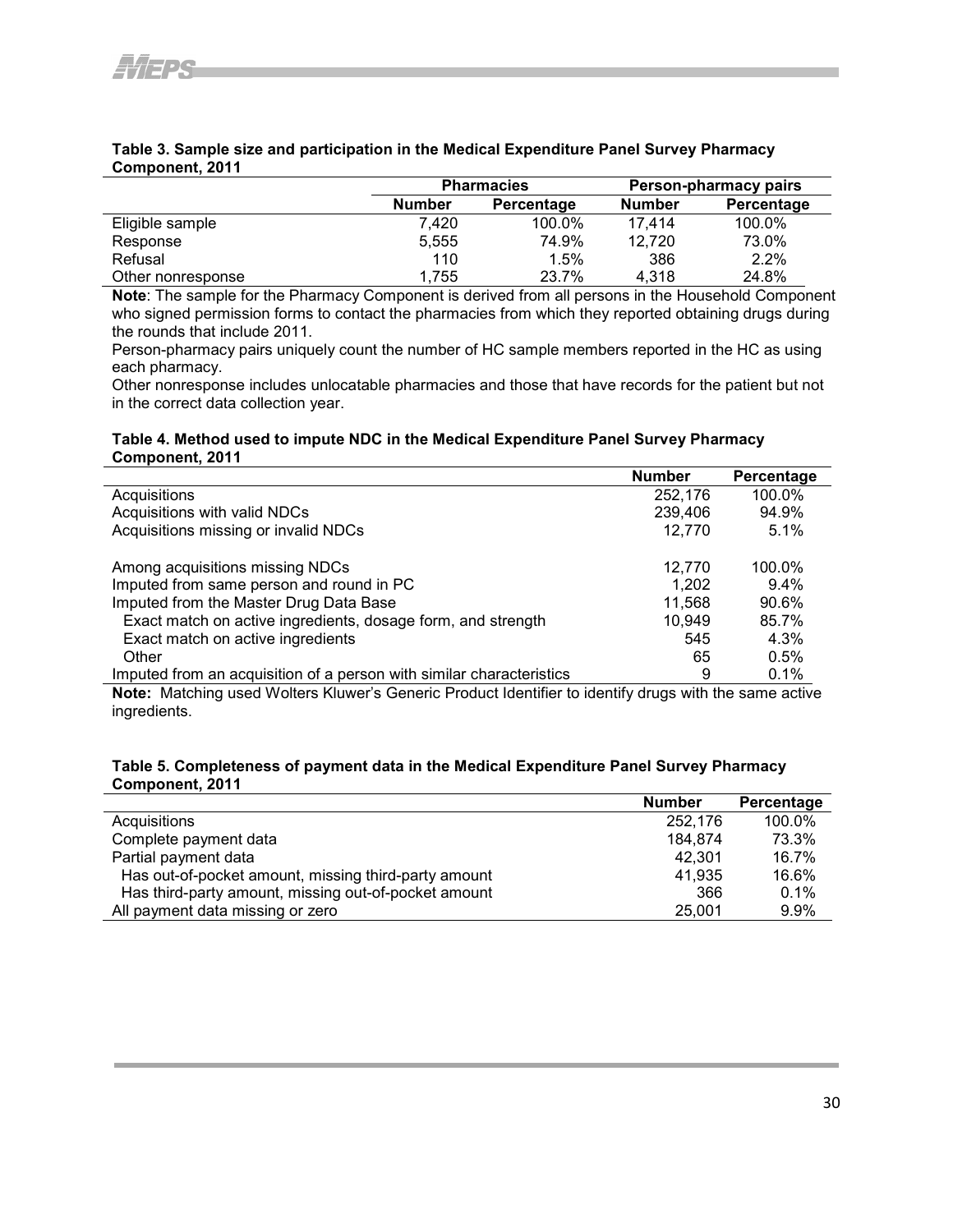|                               |                                                      | Complete payment data                                                          |                                          |        | <b>Partial payment</b><br>data                |
|-------------------------------|------------------------------------------------------|--------------------------------------------------------------------------------|------------------------------------------|--------|-----------------------------------------------|
|                               | Third party<br>amount is zero                        | Third party amount is positive (must be<br>below all three thresholds)         |                                          |        |                                               |
|                               | <b>RUP as</b><br>percentage of<br><b>AWUP</b>        | <b>RUP</b> as<br>Out of pocket<br>percentage of<br><b>Price</b><br><b>AWUP</b> |                                          |        | <b>RUP as</b><br>percentage of<br><b>AWUP</b> |
| <b>Brand name</b>             |                                                      |                                                                                |                                          |        |                                               |
| Single source                 |                                                      |                                                                                |                                          |        |                                               |
| Not in donut hole             | 65%                                                  | 65%                                                                            | \$10                                     | \$0.25 | 75%                                           |
| Potentially in                |                                                      |                                                                                |                                          |        |                                               |
| donut hole                    | 40%                                                  | 40%                                                                            | \$10                                     | \$0.25 | 50%                                           |
| Originator                    |                                                      |                                                                                |                                          |        |                                               |
| Not in donut hole             | 20%                                                  | 20%                                                                            | \$2                                      | \$0.25 | 70%                                           |
| Potentially in                |                                                      |                                                                                |                                          |        |                                               |
| donut hole                    | 20%                                                  | 20%                                                                            | \$2                                      | \$0.25 | 50%                                           |
|                               |                                                      |                                                                                |                                          |        |                                               |
| Generic<br>$\sim$ $\sim$<br>. | 3%<br>and the contract of the contract of<br>1.11117 | 3%<br>.                                                                        | \$2<br><b>Contract Contract Contract</b> | \$0.25 | 15%                                           |

#### **Table 6. Lower thresholds for identifying prices needing imputation, by payment data quality, patent status, and potential for being in the Medicare Part D donut hole, 2011**

**Note:** RUP = retail unit price; AWUP = average wholesale unit price.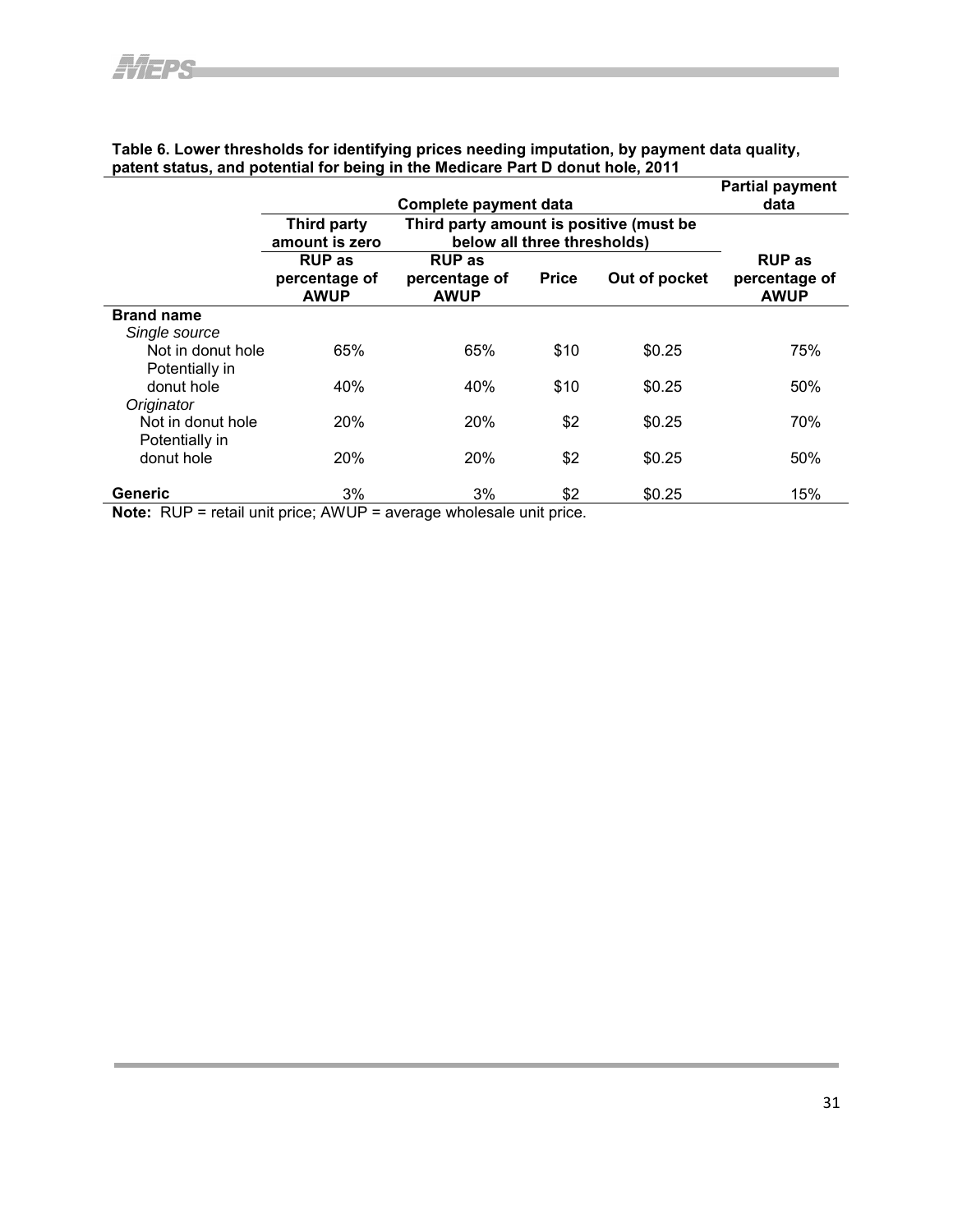|                                          |              |                   | <b>Patent status</b> |                |
|------------------------------------------|--------------|-------------------|----------------------|----------------|
|                                          |              | <b>Brand name</b> |                      | <b>Generic</b> |
|                                          |              | <b>Single</b>     |                      |                |
|                                          | <b>Total</b> | source            | Originator           |                |
| <b>Total acquisitions</b>                | 252,176      | 55,081            | 7,947                | 189,148        |
| Complete payment data                    | 184,874      | 39,794            | 5,854                | 139,226        |
| No editing                               | 179,820      | 37,579            | 5,650                | 136,591        |
| Lower outlier (impute RUP)               | 4,628        | 2,146             | 202                  | 2,280          |
| No third-party payment                   | 4,297        | 2,009             | 199                  | 2,089          |
| Positive third-party payment             | 331          | 137               | 3                    | 191            |
| <b>Upper outlier</b>                     | 426          | 69                | $\overline{2}$       | 355            |
| One pill (increase quantity)             | 70           | 25                | $\mathbf 0$          | 45             |
| Price $\leq$ \$16 (no change)            | 248          | 13                | $\mathbf 0$          | 235            |
| Other (impute RUP)                       | 108          | 31                | $\overline{2}$       | 75             |
| Partial payment data                     | 42,301       | 9,429             | 1,243                | 31,629         |
| Missing values set to zero               | 13,559       | 815               | 209                  | 12,535         |
| Lower outlier (impute RUP)               | 28,689       | 8,607             | 1,034                | 19,048         |
| <b>Upper outlier</b>                     | 53           | 7                 | 0                    | 46             |
| One pill (increase quantity)             | 15           | 3                 | 0                    | 12             |
| Price $\leq$ \$16 (no change)            | 30           |                   | $\pmb{0}$            | 29             |
| Other (impute RUP)                       | 8            | 3                 | $\overline{0}$       | 5              |
| Free antibiotics, prenatal vitamins,     |              |                   |                      |                |
| antidiabetics, and glucometers from some |              |                   |                      |                |
| pharmacies (no change)                   | 1,182        | 176               | 8                    | 998            |
| Missing all payment data (impute RUP)    | 23,819       | 5,682             | 842                  | 17,295         |
| $N \cdot 2$                              |              |                   |                      |                |

#### **Table 7. Editing categories by patent status in the Medical Expenditure Panel Survey Pharmacy Component, 2011**

**Note:** RUP = retail unit price.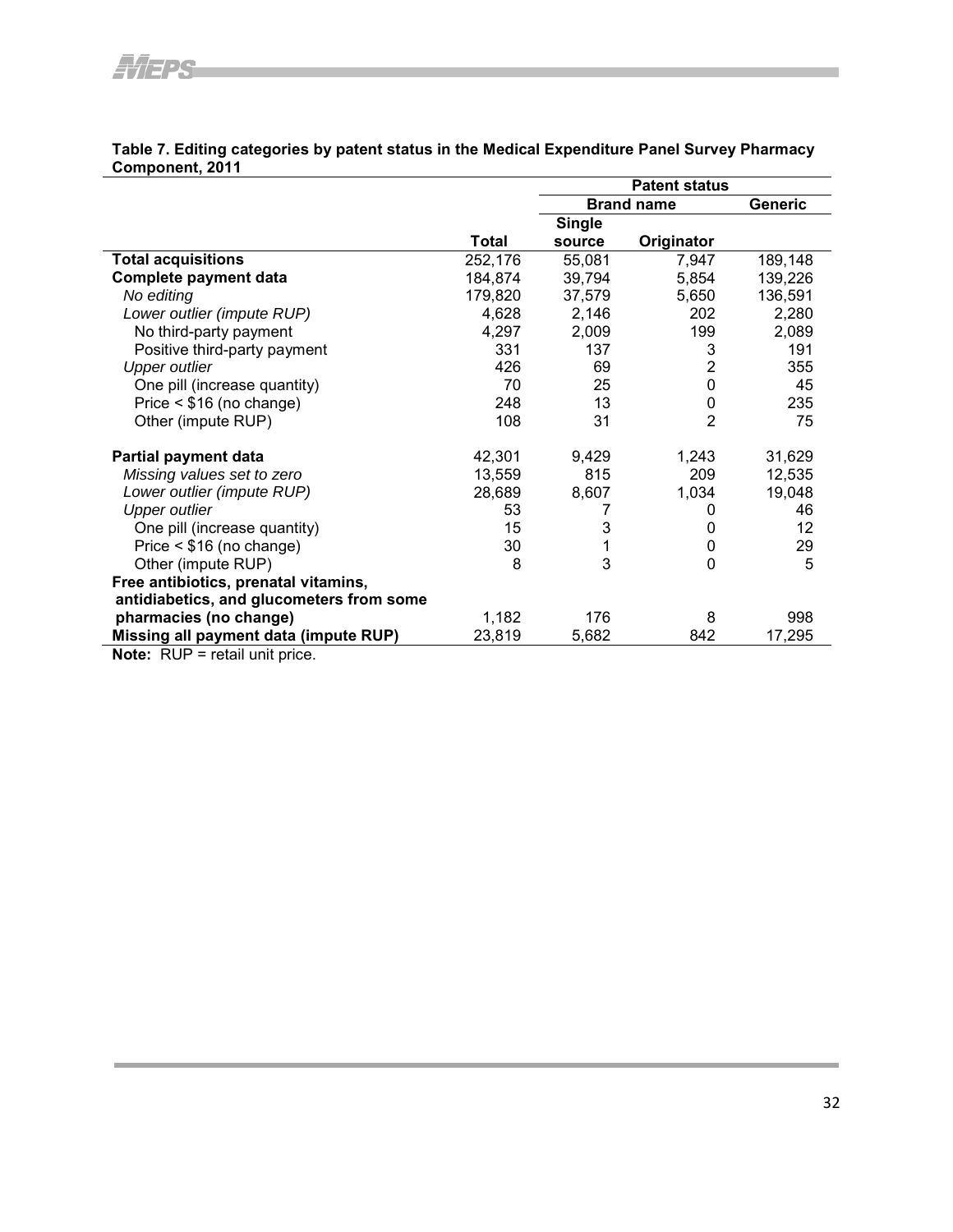#### **Table 8. Upper thresholds on imputed acquisition prices, by patent status, dosage form, and data quality, 2011**

|                                                  | <b>Patent status</b> |         |  |
|--------------------------------------------------|----------------------|---------|--|
| Dosage form and data quality                     | <b>Brand name</b>    | Generic |  |
| Pills with pharmacy-reported NDCs and quantities | \$11,000             | \$1,400 |  |
| Not pills or imputed NDCs or imputed quantities  | \$5,000              | \$1,000 |  |
| .<br>$\cdots$                                    |                      |         |  |

**Note:** NDC = National Drug Code.

**Table 9. Matching and imputation of pharmacy-reported drugs and acquisitions to householdreported drug names in the Medical Expenditure Panel Survey, 2011** 

|                   |                                                                                       | <b>Acquisitions</b><br><b>Drugs</b> |            |               |            |
|-------------------|---------------------------------------------------------------------------------------|-------------------------------------|------------|---------------|------------|
|                   | <b>Description</b>                                                                    | <b>Number</b>                       | Percentage | <b>Number</b> | Percentage |
| 1                 | Household-reported totals                                                             | 132,874                             | 100.0%     | 348,520       | 100.0%     |
| 2                 | Person had any pharmacy data                                                          | 91,060                              | 68.5%      | 241,640       | 69.3%      |
| 3                 | Person had no pharmacy data                                                           | 41,814                              | 31.5%      | 106,880       | 30.7%      |
| 4                 | Person had any pharmacy data (line 2)                                                 | 91,060                              | 100.0%     | 241,640       | 100.0%     |
| 5                 | Total matched within person (sum of lines 6, 7)                                       | 72,817                              | 80.0%      | 202,197       | 83.7%      |
| 6                 | Matched within person-round                                                           | 63,606                              | 69.9%      | 181,979       | 75.3%      |
| 7                 | Matched within person                                                                 | 9,211                               | 10.1%      | 20,218        | 8.4%       |
| 8                 | Not matched within person                                                             | 18,243                              | 20.0%      | 39,443        | 16.3%      |
| 9                 | Total not matched within person (sum of lines 3, 8)<br>Imputation with exact match on | 60,057                              | 100.0%     | 146,323       | 100.0%     |
| 10                | Active ingredient (sum of lines 11, 12, 13)                                           | 57.774                              | 96.1%      | 141.007       | 96.4%      |
| 11                | Active ingredient, dosage form, strength                                              | 36,537                              | 60.8%      | 92,614        | 63.3%      |
| $12 \overline{ }$ | Active ingredient, dosage form                                                        | 7,945                               | 13.2%      | 18,696        | 12.8%      |
| 13                | Active ingredient                                                                     | 13,262                              | 22.1%      | 29,697        | 20.3%      |
| 14                | Therapeutic class                                                                     | 1,188                               | $2.0\%$    | 2,702         | 1.8%       |
| 15                | Drug group                                                                            | 1,628                               | $2.7\%$    | 3,770         | 2.6%       |
| 16                | Imputation without exact drug match                                                   | 1,125                               | 1.9%       | 2,614         | 1.8%       |

**Notes:** In the HC, a "drug" is a unique drug name reported for the person in the round. In the PC, a "drug" is a set of acquisitions of pharmaceutically equivalent drug products identical in the active ingredients, dosage form and strength, whether brand name or generic, by the person in the round. Matching used Wolters Kluwer's Generic Product Identifier to identify drugs with the same active ingredients. Matches are weighted and take into account drug name, types of insurance, health status

and chronic conditions, census division and urbanicity, and demographics.